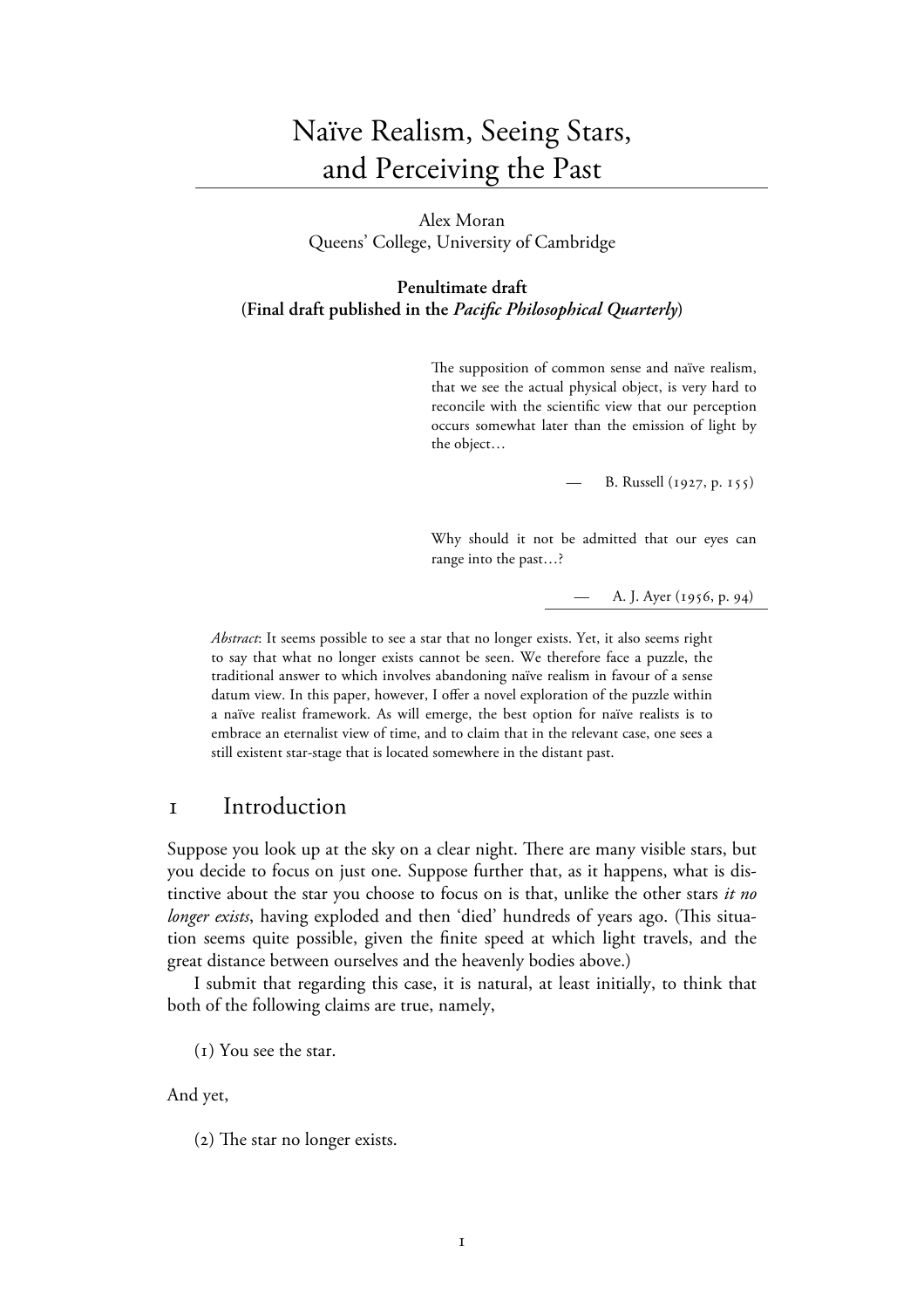At the same time, however, one could be forgiven for thinking that these two claims simply cannot be true at once. For it is far from clear whether we can really make sense of something being seen despite no longer existing. As C. E. M. Joad appositely puts it, in connection with a similar case, the idea that 'one can see what no longer exists' seems just 'absurd'  $(1943, p. 113)$ . What is no longer a part of reality seems to have no capacity for being seen. (In what follows let us refer to this as the **Existence Principle**. Cf. §3 below.)

The case described, therefore, seems somewhat paradoxical. On the one hand, the most natural and intuitive description of that case entails that claims  $(1)$  and (2) are both correct. For it seems plausible, at least at first, to say that in the relevant case you see a star that no longer exists. Yet on the other hand, the principle stating that only things that still exist are able to be seen seems very plausible as well. The trouble is that this principle entails that  $(1)$  and  $(2)$  are logically incompatible. For if only the things that still exist are able to be seen, then  $(1)$  entails the negation of  $(2)$ , and vice versa.

 What is the right way to proceed here? What we have, of course, is a quite general puzzle, one that we all face regardless of our specific views regarding the nature of perceptual experience. There is, however, a traditional answer to the puzzle, one that involves adopting a *sense datum theory* of perceptual experience.<sup>1</sup> That is, the traditional response is to adopt the view that in general, having a perceptual experience is a matter of being acquainted or presented with some nonphysical sense datum. Seeing an external item, on this theory, is then a matter of that thing causing, in the right kind of way, an appropriate perceptual experience in one (whose intrinsic nature can be exhaustively characterised independently of the external item that is seen).

How does this help us to resolve the paradox? The answer—so goes the traditional thought—is that it allows us to reject the **Existence Principle**. On the sense datum view, seeing an object, O, is a matter of having some visual experience, E, that has been caused by O in the appropriate way (whereby E's intrinsic nature can be characterised independently of  $O$ ). Therefore, since it is possible for  $O$  to cause such an experience in the right way (i.e., so that it counts as a perceptual experience of O) even if O no longer exists by the time that E begins, it follows that the **Existence Principle** is false, which means that the problem which we began with is dissolved.<sup>2</sup>

On the sense datum view, therefore, when you look up at the sky, you have a visual experience which consists in you being acquainted with a sense datum. (Since the sense datum exists at the present moment, there is no problem about your now being acquainted with it.) However, in this situation, it is also true that you are seeing the deceased star (albeit 'indirectly'). The reason why you count as seeing the star is that the star causes your perceptual experience in the appropriate

<sup>&</sup>lt;sup>1</sup> See for example Ayer (1956, p. 94), Broad (1947, esp. p. 121; 1953, pp. 31—32), Joad (1943, p. 113), Moore (1966, p. 67ff), and Russell (1912, p. 17; 1927, pp. 137—143; 1948, p. 204). For a contemporary defence of this response see Robinson (1994, pp. 80-84).

<sup>&</sup>lt;sup>2</sup> Well, one might wonder how exactly something that no longer exists can be the cause of something that still does. I address this kind of objection shortly, see n. 10. below.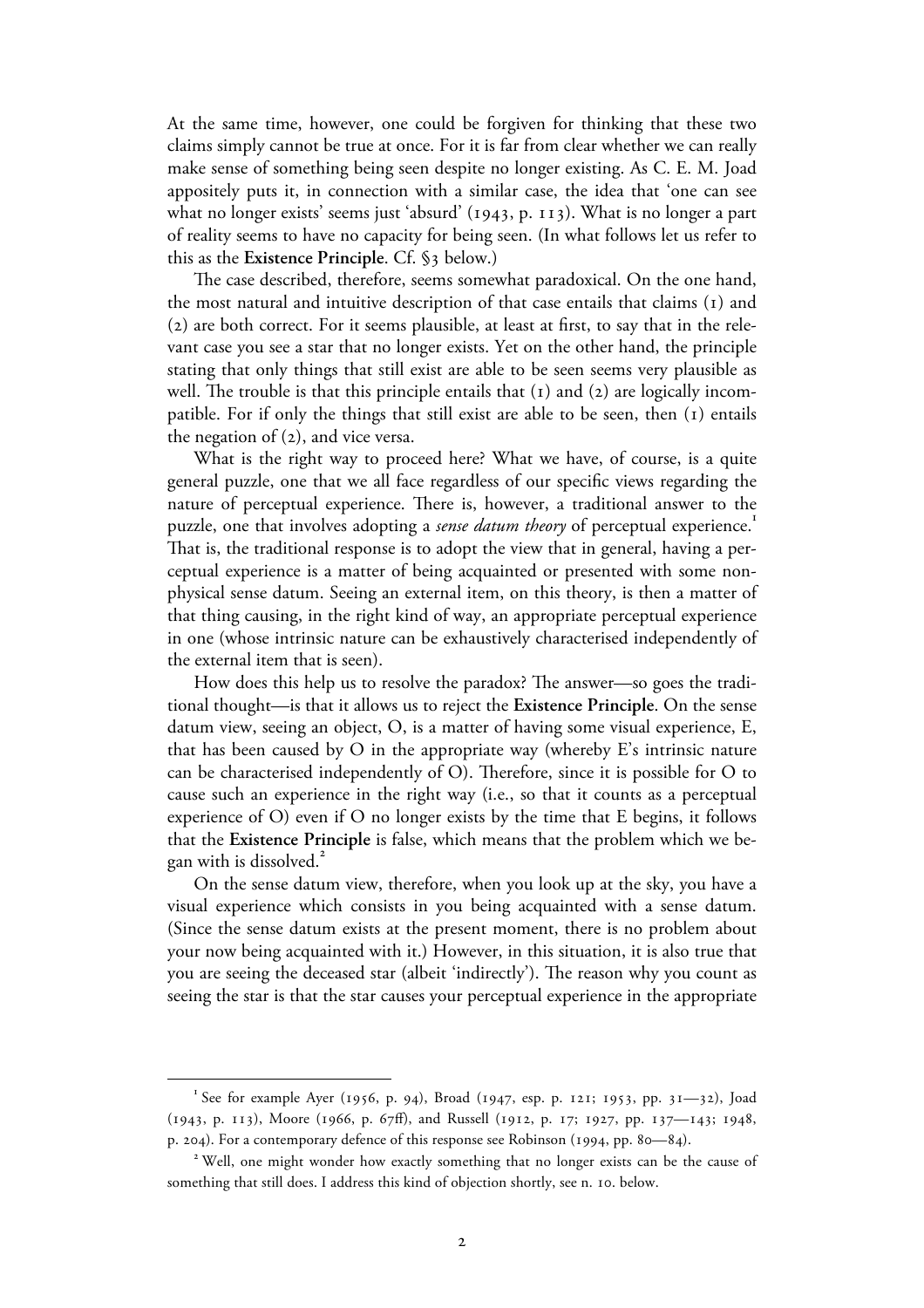way; i.e. in the way that makes for genuine perception.<sup>3</sup> The central thought is that, given this view of matters, one can maintain, with Chisholm  $(1957, p. 153)$ , that perceiving an extinct star 'is no more paradoxical than the action of such a star on a photographic plate or its reflection in the water'. Tis is because there is no problem about supposing that a star might cause one to have an 'sense datum experience' even whilst not being in existence at the time that the experience it generates occurs.<sup>4</sup>

 Now in point of fact, one can adopt what is in effect this traditional line of response without having to embrace the sense datum theory. For in place of the sense datum theory, one could adopt some form of adverbialism (along with Chisholm:  $1957$ ), or else some form of intentionalism, along with most contemporary philosophers (cf. Dretske: 1969, pp.  $71-74$ ), and yet still be able to reject the **Existence Principle** as the sense datum theorist does. In short, given any 'Conjunctivist' view whatsoever, one can dissolve the paradox by rejecting the **Existence Principle**. For given Conjunctivism, one can hold that, when one sees the star, one has an experience whose intrinsic nature is independent of the star itself. The idea would then be that, due to the fact that the star produces the experience in the right kind of way, the experience that one has counts as a perception of it. One thus visually perceives the star even though the star no longer exists, whereby this is possible because (i) perceiving the star is a matter of having an experience appropriately caused by the star, and because (ii) the star can cause one's experience in the appropriate way despite no longer existing when the experience occurs.<sup>5</sup>

This, then, is the traditional way to respond to the quite general problem involving the deceased star. In this paper, however, I want to set aside this traditional Conjunctivist response.Tis is because I want instead to explore how the problem-case involving the star might be resolved within the context of a *naïve realist* view, and so a view that entails Disjunctivism and, therefore, the rejection

<sup>&</sup>lt;sup>3</sup> In place of causal conditions one might instead appeal to counter-factual conditions or to the notion of 'matching'. For relevant discussion see Lewis (1980) and Johnston (2007).

<sup>4</sup> Another part of the traditional response is the idea that the **Existence Principle** itself is plausible only because we tend to presuppose in our everyday thought a naïve realist view of perceptual experience, on which perceptual experiences consist in the presentation of the external items that we see or sense (cf. §2). For if this naïve realist view were true, then, as C. D. Broad (1953, p. ) points out with such great clarity, the **Existence Principle** would indeed seem rather hard to deny (cf. §3 of this paper for further argument to that effect).

<sup>&</sup>lt;sup>5</sup> One caveat should be made here with respect to the idea that *all* Conjunctivist theories of experience can respond in the manner that I've just set out. This is because it is not entirely clear whether the advocates of *singular content intentionalism* can reject the **Existence Principle** so easily (cf. n. 14 below). (But then again, it can be argued that singular content intentionalism is really a Disjunctivist theory, rather than a form of Conjunctivism. In this connection cf. Tye: 2009.)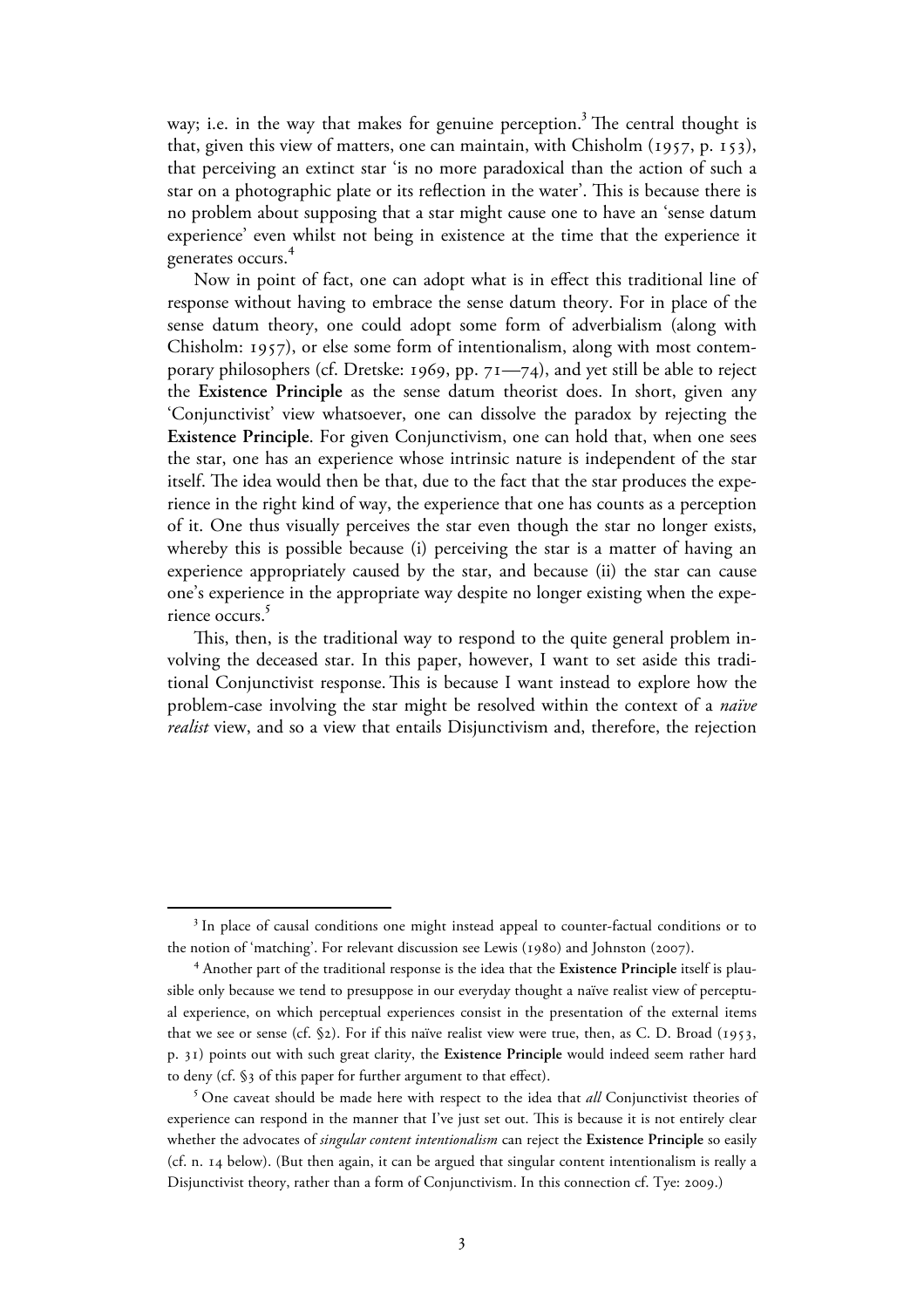of Conjunctivism.<sup>6</sup> There are in fact several reasons why focusing on naïve realism in particular is worthwhile, which I shall presently set out.<sup>7</sup>

 One main reason is that, as we will see, naïve realists cannot endorse the traditional line of response that is available to Conjunctivists (cf. §); that is, they cannot deny the **Existence Principle**. For this immediately raises the question as to what naïve realists *should* say regarding our initial problem. In the recent perception literature, there has been a surge of interest in naïve realism, and so it's well worth working out what exactly naïve realists should say regarding the problem involving the deceased star.

 A second, related reason for focusing on naïve realism in particular is that the case involving the deceased star has traditionally been used to show that the naïve realist view of perceptual experience is false.<sup>8</sup> Indeed, this kind of argument was viewed by many, including Bertrand Russell and C. D. Broad, as being just as effective against the naïve realist as any argument from illusion or from hallucination might be. Yet in the current literature, while the various problems involving illusion and hallucination that naïve realists face remain widely discussed, the case involving the deceased star (and the associated 'time-lag argument') are not.<sup>9</sup> This means that a potentially deep problem for naïve realism remains very much under-explored at the present time. The current essay aims to rectify matters, at least to some extent, by considering what naïve realists should say regarding the problem case involving the star.

 What I shall argue, in effect, is that the naïve realist's only hope is to adopt an 'eternalist' view of time, according to which past objects exist just as much as present objects do. If that is right, however, then it turns out that (perhaps surprisingly) naïve realists, despite the fact that they endorse what many take to be the common sense view of perceptual experience, are unable to accept what many take to be the common sense view regarding the nature of time, namely presentism: the view that only what is located at the present moment exists. Whereas the various rival 'Conjunctive' theories of perception do seem to be able to adopt the common sense presentist view. (For as a Conjunctivist one can maintain that whilst one's presently occurring experience does exist, the star that caused it no longer exists, which is precisely what presentism predicts.<sup>10</sup>) The point is that the-

 $^6$  Roughly speaking, a Conjunctive theory of perceptual experience is one according to which all experiences, whether veridical hallucinatory, have the same basic nature. Whereas Disjunctivism is the negation of that claim. For further discussion regarding Conjunctivism vs. Disjunctivism see Crane (2006), Johnston (2004), Martin (2004, 2006), and Pautz (2010).

 $^7$  Just to be clear, by 'naïve realism' I mean to denote the view defended by Campbell (2002, 2016), Brewer (2004, 2011), and Martin (2002, 2004, 2006), amongst others. Anyone who endorses this naïve realist view must be a Disjunctivist rather than a Conjunctivist, holding that perceptual experiences (those that we have when we actually perceive things) have a different nature to hallucinatory experiences (cf. Martin: 2004, 2006 and Snowdon: 2005a).

 $8$  See for example the various discussions of the 'time-lag argument' in the writings of C. D. Broad and Bertrand Russell. (Perhaps the briefest but clearest version of the kind of argument that I have in mind against naïve realism can be found in Broad (1951, p. 30ff).

<sup>&</sup>lt;sup>9</sup> One exception is Rashbrook-Cooper (manuscript), see also Fish (2010, p. 15ff, & p. 107).

<sup>&</sup>lt;sup>10</sup> Is it clear that Conjunctivists can embrace a presentist view? Well, one might argue that this is not in fact so clear, since on the Conjunctivist view of the case involving the star, the star *causes* the experience one is presently undergoing. Yet one might also think that it's not in general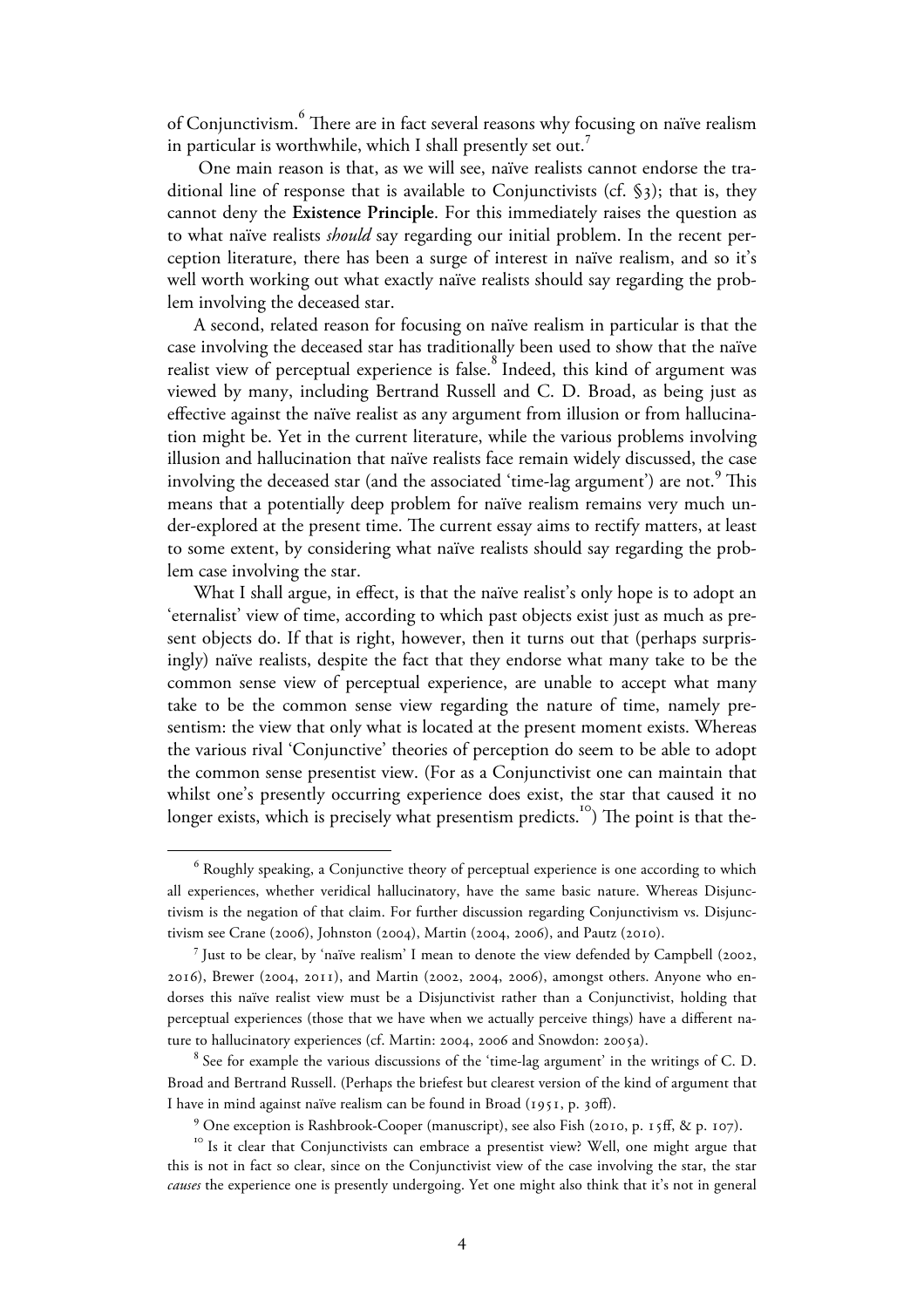se are surely important results to establish (if indeed they are genuine results). For it surely matters to the contemporary debate regarding naïve realism to discover that if one endorses naive realism then one has to reject presentism in favour of eternalism, especially given that by holding on to a Conjunctivist view one *can* retain a presentist view of time. This is in effect the third main reason why it is worth focusing on the naïve realist view in particular in relation to the general problem involving the star.

The rest of the paper is structured as follows. In the next section, I describe the naïve realist view of perceptual experience in detail  $(\S_2)$ . I then explore the various options available to the naïve realist for diffusing the problem we began with, concluding that if naïve realists are to offer an adequate interpretation of this case, they must endorse *eternalism* about time.  $(\S\$ 3\text{--}5). I conclude in ( $\S6$ ).

## Naïve Realism

 $\overline{a}$ 

Naïve realism is a theory about the nature of perceptual experience, i.e. the kind of experience involved in cases of genuine perception. It comprises two central claims. The first concerns the structure of perceptual experience. The claim is that each perceptual experience consists in the sensory presentation of some external object to the perceiving subject. From this aspect of naïve realism, it follows that

possible for one thing to stand in a causal relation to another unless they *both* exist. (The best way to motivate this claim I think would be to rely on the 'Principle of Relations', which states that whenever a relation holds between *any* set of objects, all of the objects in that set exist.) But obviously, if the star has to exist in order to cause the experience one is now having, then Conjunctivists cannot coherently claim both doesn't exist and yet causes one's experience. So it appears that the traditional Conjunctivist response entails the existence of the deceased star after all, and hence necessitates the rejection of presentism too.

I want to make two points here. Firstly, I think that anyone attracted to a presentist view both can and should deny that in general, in order for one thing to stand in a relation to another thing, both of those things have to exist (cf. Hinchcliffe: 2010). (Obviously, however, engaging with this debate in any greater detail would take us too far afield.) But if that's right, then Conjunctivists who want to endorse presentism can say that whilst the star does indeed cause the experience one is now having, it doesn't follow that the star has to exist. The second point is that even if the above line of thought shows that Conjunctivists cannot be presentists, it does so by showing *that presentism as such is false*. For there are evidently manifold cases wherein a past object is the cause of a present object, so that if presentism is to be viable, it has to be possible for past, and therefore non-existent, objects to stand in causal relations to present things that *do* exist. (Cf. contemporary discussions of the 'problem of cross-temporal relations' for presentism in (for instance) Crisp: 2005, Clercq: 2006, Hinchcliffe: 2010 and Inman: 2012.) Whereas what I intend to show here is that *even if presentism as such is unproblematic*, naïve realists *still* cannot be presentists, due to the fact that they must reject presentism to handle the problem involving the deceased star. Accordingly, we still end up with an interesting difference between naïve realism and the various Conjunctive views, *viz.* that while if Conjunctivists have a problem retaining presentism, this is only because presentism as such is undermined by the problem of cross-temporal relations, whereas naïve realists have to abandon presentism *even if the problem of cross-temporal relations can be dealt with*, due to the fact that naïve realists need to address the initial problem case involving the star yet can do this effectively only by rejecting presentism in favour of an eternalist position (see §). (Interestingly, then, we learn something noteworthy about presentism here as well: *viz.* that whilst it is widely taken to be the naïve view of time, it is incompatible with the commonsense view of perceptual experience, i.e. with naïve realism.)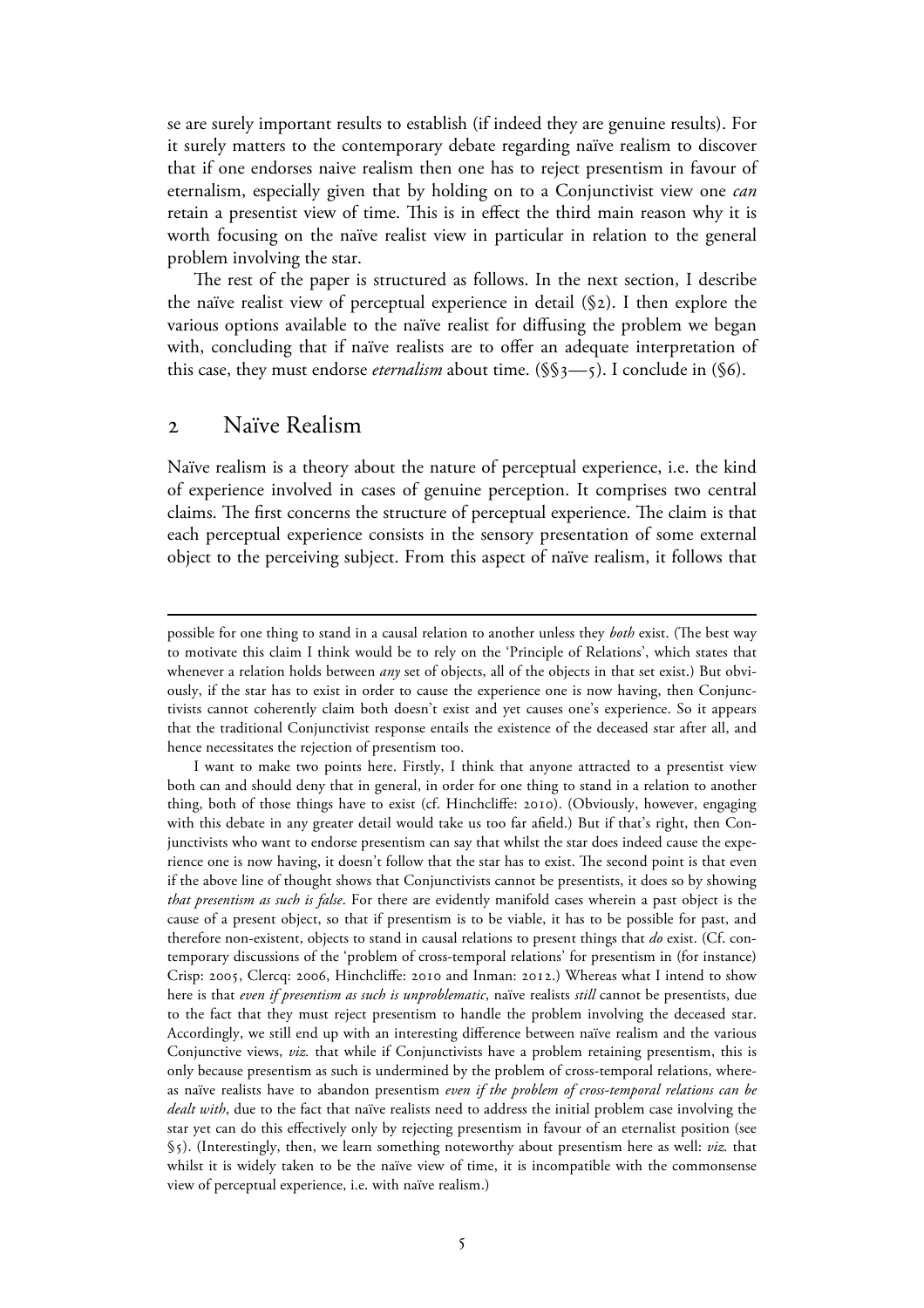our perceptual experiences are relational in nature, and contain external objects as constituents.

The second core claim of naïve realism concerns phenomenology. The claim is that our perceptual experiences derive their distinctive phenomenal characters (at least in part) from the external objects they present, and from the sensible qualities these manifest. As Kalderon (2011a, p. 241) appositely puts it, the core idea is that when I perceive (for example) a red tomato, the conscious character of my perceptual experience 'depends on, and derives from', the qualitative character of the tomato that I see. More generally, as Martin (1997, pp. 83-84) observes, the naïve realist maintains that it is 'the actual objects of perception…and the properties which they…manifest to one when perceived, [that] partly constitute one's conscious experience, and hence determine the phenomenal character of one's experience'.

 One interesting upshot of this latter commitment is that naïve realists have to accept what might be called a radically non-Galilean ontology—i.e., an ontology that, far from kicking the sensible qualities upstairs, into our minds, rather locates those sensible qualities within the external world we see and sense. As Campbell  $(2010, p. 206)$  puts it, naïve realism 'depends on the idea that qualitative properties are in fact characteristics of the world we observe', whereby this is because, according to naïve realism, 'our experiences have the qualitative characters…they do in virtue of the fact that they are relations to those aspects of the world'.

 Naïve realism is thus a radically externalistic view about the nature of perceptual experience. For it implies that our perceptual experiences, rather than being 'narrow' mental events which occur just inside the head, instead reach all the way out to the external things they are of and thereby 'literately include the world' (Martin: 1997, p. 84).<sup>11</sup> As Logue (2009, p. 25) observes, on naïve realism, our perceptual experiences 'literally extend beyond the subject's head, to encompass what the experience is of.

 With the naïve realist theory set out, I want to return to initial the case, sketched at the start of the paper, wherein you see, or at least seem to see, a distant and no longer extant star. The problem is that on the one hand, the following two claims seem to describe the case correctly:

 $(i)$  You see the star.

And,

 $\overline{a}$ 

 $(z)$  The star no longer exists.

Yet on the other hand, the **Existence Principle**, which tells us that if an object no longer exists, then it cannot be seen, seems very plausible. The trouble is, again, that by the **Existence Principle**, it follows that either  $(1)$  or  $(2)$  is false.

 What should we say, as naïve realists, in order to dissolve the problem here? There are of course three options: reject claim  $(1)$ , reject claim  $(2)$ , or reject the

<sup>&</sup>lt;sup>11</sup> The metaphor of our experiences reaching out to the external objects seen and sensed is employed by many naïve realists. See for example Campbell (2002, p. 143), Johnston (2004, p. 139), and Snowdon (1990, pp. 136-137).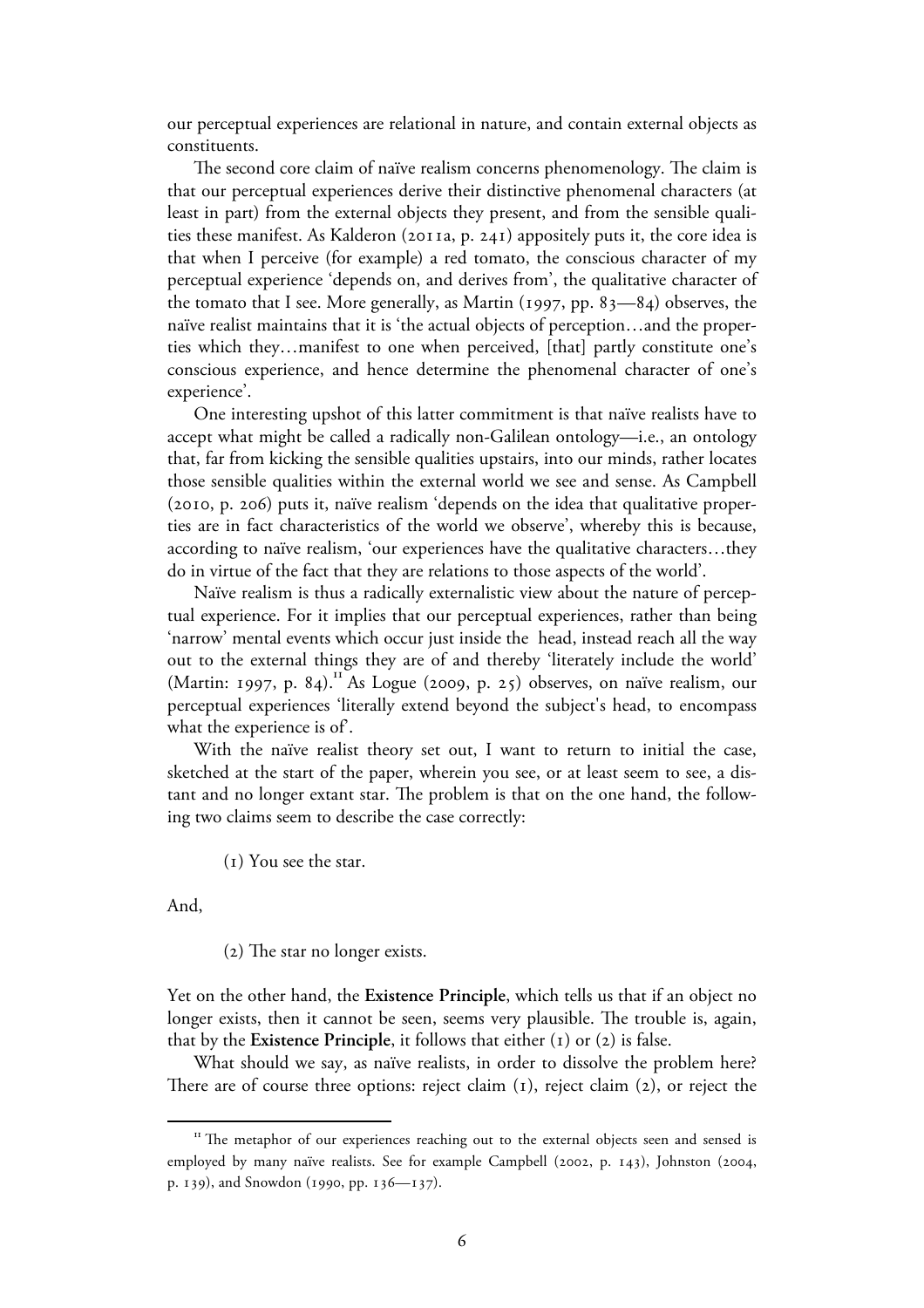**Existence Principle.** These options will be explored in the remaining sections  $(S_3 - 5)$ . I will first consider whether the naïve realist can follow the sense datum theorist in giving up the **Existence Principle**. My answer here will be negative. This means that the naïve realist has to give up either  $(1)$  or  $(2)$ . These two options will be considered in  $(\S_4)$  and  $(\S_5)$  respectively.

## 3 The Existence Principle

The sense datum theorist responds to our puzzle by rejecting the **Existence Principle**. A more precise statement of that principle is as follows:

#### **Existence Principle**

 $\overline{a}$ 

It is not possible to see something that no longer exists.

In this section, my aim is to see whether the naïve realist can follow suit. The answer I shall argue for is that she can't. Unlike the sense datum theorist, or the Conjunctivist more generally, the naïve realist cannot dissolve our puzzle by rejecting the claim that what no longer exists is unable to be seen.<sup>1</sup>

 On the naïve realist view, seeing involves having a perceptual experience which consists in the visual presentation of the external items one perceives. The external things thus presented to one—or, alternatively, with which one is acquainted—are therefore constituents of one's perceptual experience. My first point is that it is difficult to see how something that no longer exists—i.e., that is no longer a part of reality at all—could be a constituent of a perceptual experience. That which *does not exist* has no capacity to constitute, even in part, something that *does exist*. But if that's right, then no perceptual experience could have something no longer in existence as a constituent.<sup>13</sup> If that's correct, however, then the **Existence Principle** appears to follow. Naïve realism, therefore, seems to entail that the Existence Principle is true.<sup>14</sup>

<sup>&</sup>lt;sup>12</sup> According to Le Morvan (2004, p. 244) those who endorse a 'direct realist' theory of perception should say that in the star case you are aware of something that 'no longer exists' (cf. Ayer: 1956, p. 95 and Snowdon: 1992, p. 77). However, if naïve realism counts as a form of what Le Morvan calls 'direct realism', then is not correct. For unlike the proponent of the sense datum theory (or any other Conjunctivist view), the naïve realist cannot maintain that in the star case you see something that is no longer existent. Or so I will argue.

<sup>&</sup>lt;sup>13</sup> In this connection, cf. Bill Fish (2009, p. 14), who explicitly defines the relation of acquaintance (which he appeals to in stating his version of naïve realism), as an 'irreducible mental relation…that the subject can only stand in to objects that exist'. See also Martin (2004, p. 39).

 $<sup>14</sup>$  A similar point can be made regarding singular content intentionalism. On this view, see-</sup> ing something involves having a perceptual experience that, in its nature, consists in 'visually entertaining' a singular proposition, which has the object seen as a constituent. Since it is generally held that only existent things can be constituents of singular propositions, this view also seems to entail that the **Existence Principle** is false. (One might reply here, however, by giving up the idea that singular propositions cannot have things that no longer exist as constituents. For this move, in connection with the deceased star case, see Snowdon: 1992, p. 77.) Moreover, if the proposition is a constituent of the experience, and if the object seen is a constituent of the proposition, then by transitivity the object seen would appear to be a constituent of the experience (cf. Haw-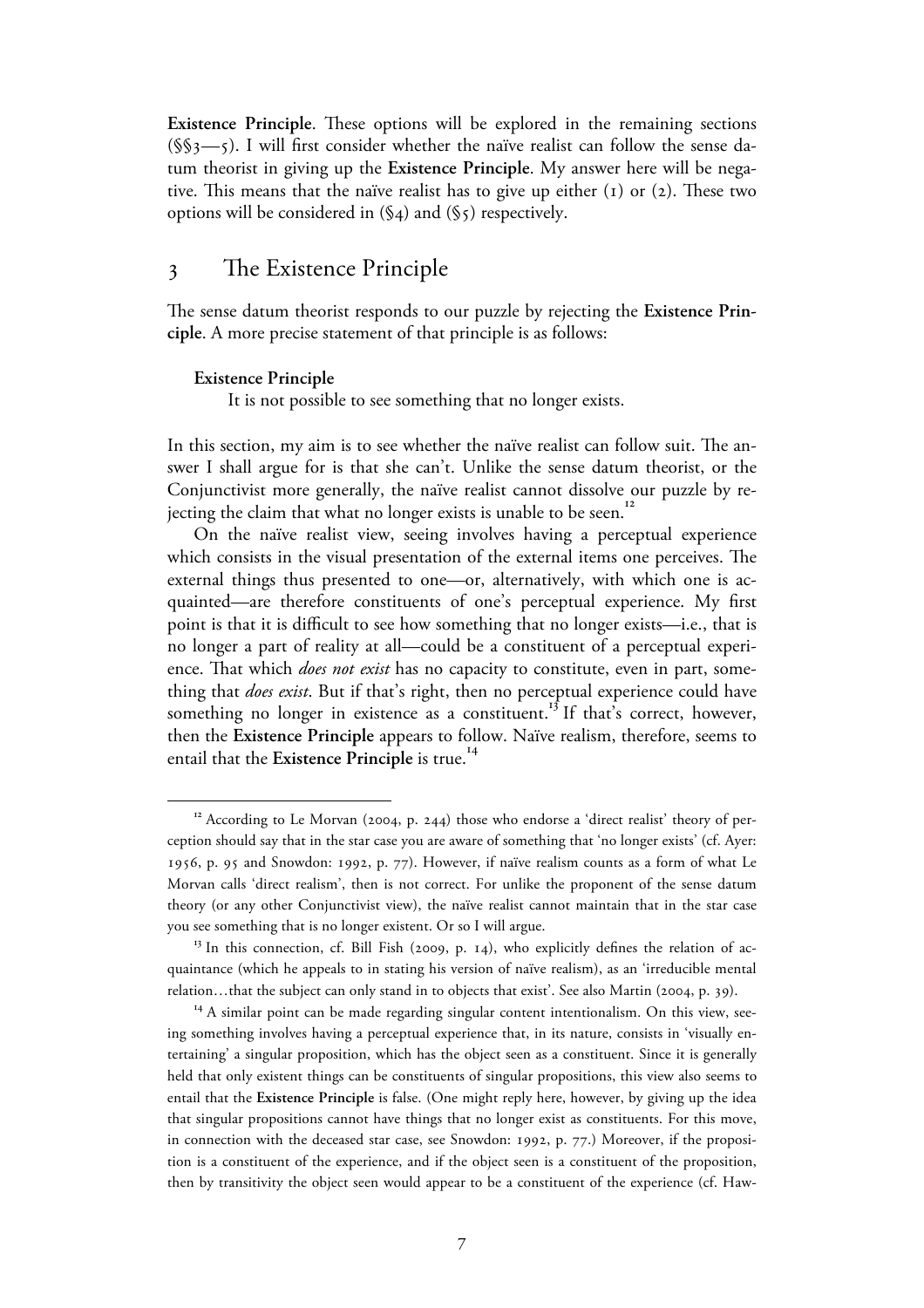A second point is worth making in this connection. On the naïve realist view, the core phenomenal character of one's experience is determined by the sensible qualities manifested by the objects one is presented with. (On the notion of 'core' phenomenal character see Brewer: 2011.) However, if something no longer exists, then it manifests no visible qualities. Therefore, something that no longer exists is not able to determine the phenomenal character of one's experience. So this provides yet further reason for thinking that if naïve realism is true, then one cannot be visually presented with, and hence cannot be said to see, items that no longer exist. Indeed, on a plausible interpretation, what the naïve realist maintains is that something is seen *only if* it contributes to the phenomenal character of the experience one has. For arguably, part of what it is for something to be sensorily presented to one, in the sense that the naïve realist intends, is for it to contribute to the core phenomenology of one's experiential state, via the sensible qualities that it manifests. So if the star does not exist, and hence does not manifest any visible qualities—so that it cannot even partly constitute the phenomenal character of an experience—then it follows that according to naïve realism the star is not visually presented to one. But this then seems to imply that the star is not seen.<sup>15</sup>

These points seem compelling. However, there is one way in which a naïve realist wishing to reject the **Existence Principle** might respond. The way to respond would be to deny that seeing something necessarily involves having an experience that consists in the visual presentation of that thing. Compare here the sense datum view, according to which it is sense data, rather than the physical things we (indirectly) see, that are the items visually presented to us. On the sense datum view, we are presented with sense data, but we also (indirectly) see external things that are not visually presented to us. The present thought is that perhaps the naïve realist could adopt a similar view.

How would this work? The proposal I have in mind is this. In the case involving the star, one has a visual experience that consists in the visual presentation of something other than the star—something that still exists. However, one also counts as seeing the star—indirectly if you will—in virtue of being visually presented with that thing. The idea is that so long as the thing one is visually presented with stands in some appropriate relation to the deceased star, then in having the specific visual experience that consists in the visual presentation of that thing one will *thereby* see the no longer existent star.

thorne & Kovakovich: 2006, fn. 12). But once again, nothing that no longer exists, it seems, could even partly constitute an experience that *does* exist.

<sup>&</sup>lt;sup>15</sup> One might object that this line of thought ignores the possibility of a Meinongian view, on which the star does not exist but is still able to bear properties and have relations. (It is definitive of the Meinongian theory, I take it, that even non-existent things have properties and stand in relations.) Given this view, the non-existent star and its qualities *could* apparently constitute one's experiential state. The trouble, however, is that this view is just implausible: even if there are Meinongian objects that can have properties and stand in relations whilst failing to exist, it is surely not the case that when a star goes out of existence, it becomes a Meinongian object which continues to manifest various visible properties and relations. (Note also that on this Meinongian view, a non-existent item (the star) would partly constitute a fully existent item—namely, one's perceptual experience. But surely that is not possible. If an entity is real, if it exists, then it is not made up, even in part, by things that do not exist.)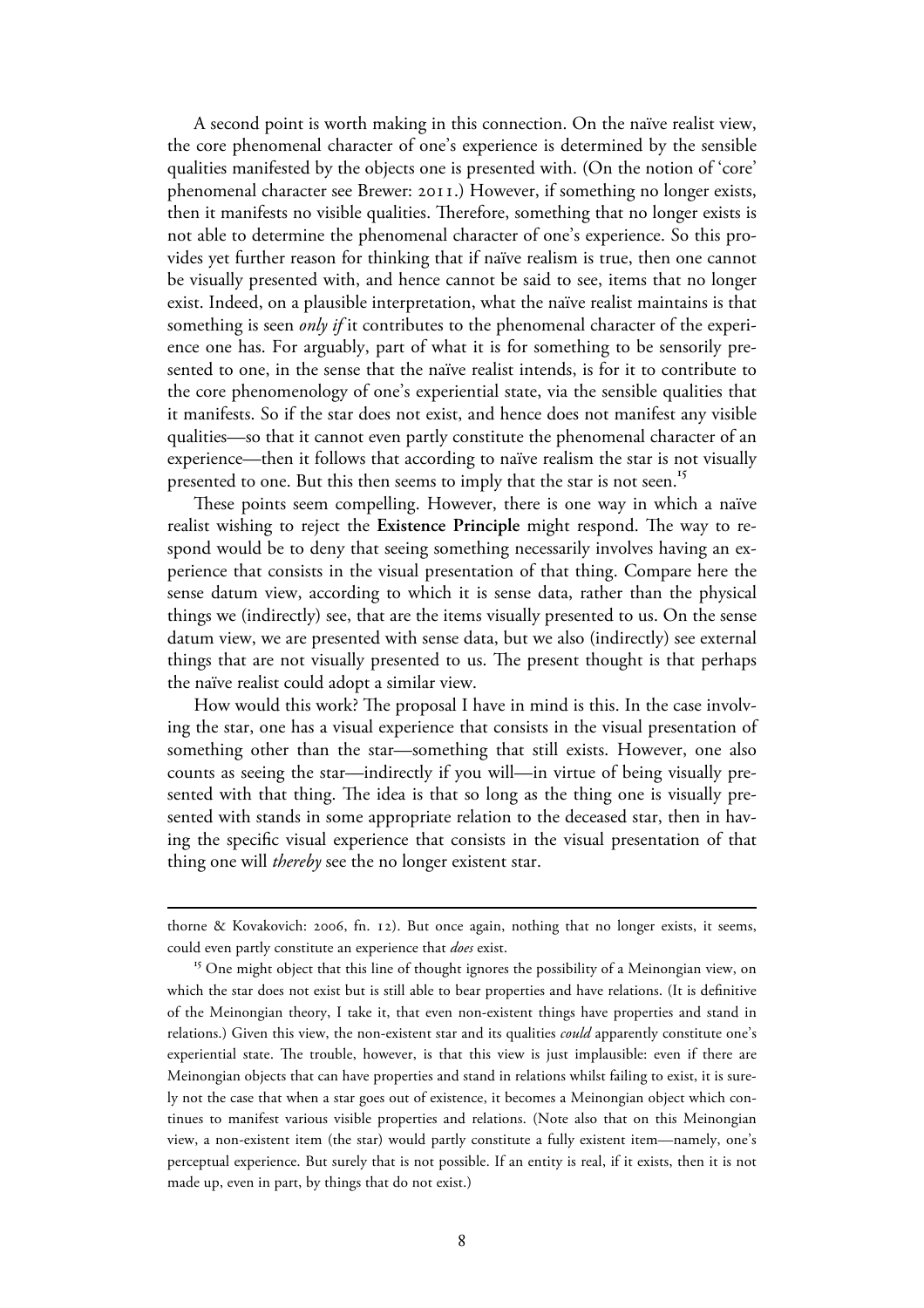To make this work, one would have to find a suitable 'surrogate' object, to take the place of the deceased star as the object of acquaintance—i.e., as the item that is visually presented to you when you look up at the night sky. The obvious suggestion is that in the relevant case, what one is acquainted with is the *perceptible light produced by the star*, which still exists at the time of your experience (cf. Suchting: 1969, pp.  $55$ — $56$ ). Since the light you are acquainted with is causally related to the star in the appropriate way, one's perceptual experience could plausibly count as 'indirect' perception of the star itself. (Seeing the star by virtue of being acquainted with its light would be analogous, perhaps, to perceiving a car by hearing the sound that it produces, or to seeing an object by seeing its facing front. Such cases of perceiving one thing by virtue of perceiving another count as cases of 'indirect' perception in the precise sense articulated by Jackson: 1977. And arguably, it is not incompatible with naïve realism to hold that some cases of perception are 'indirect' in this specific sense; cf. Johnston: manuscript.)

The trouble with this view, however, is that it is insufficiently general. In the case involving the deceased star, we *can* perhaps locate an appropriate 'surrogate' to stand in as the object of acquaintance, *viz*., the perceptible light produced by the deceased star. However, there are other, relevantly similar cases wherein it is much harder to find a suitable surrogate object. Suppose, for example, that I look over at the orange flowers on my desk. And suppose also that in the very short time it takes for the light leaving those flowers to reach my eyes, they are instantaneously destroyed. Here it is much harder to locate a surrogate object of acquaintance. There is, I submit, no analogue in this situation for the still-extant patch of perceptible light that was produced by the deceased star.<sup>16</sup> More generally, we could have raised our initial puzzle using a different case and a quite different perceptible object, whereby the chosen object would not leave behind any perceptible light (or *any* 'surrogate object of acquaintance whatsoever) were it to be destroyed just prior to the *perceptual* experience one has of it beginning.<sup>17</sup>

 $16$  There might be a variety of cases wherein the object that one sees will leave a portion of visible light behind after destruction. Suppose for instance that I see my computer screen, but that it too, like the flowers, gets destroyed before the relevant stream of photons reaches my eyes. Here, plausibly, there will be a tiny portion of visible light left behind by the screen that could act as a surrogate object of acquaintance. However, the initial point still stands, namely, that the 'find a surrogate object of acquaintance strategy' is insufficiently general. For it is only in a small number of cases, and certainly not in every case, that the relevant object will leave a portion of perceptible light (or indeed any surrogate object of acquaintance) behind after it is destroyed.

<sup>&</sup>lt;sup>17</sup> According to O'Shaughnessy (1984), in all cases of vision, one sees a physical object via seeing the light that it emits. Given this view, one could maintain that *in every case of physical object perception,* one is visually presented with light, which acts as the visual surrogate for the no longer extant physical object that one sees in the relevant set of 'time-lag' cases. However, it seems to me that this view has little to recommend it. There are indeed special cases in which we see light—as when for example we see the beam of a torch—but, *contra* O'Shaughnessy, such cases are not the norm. On the contrary, Chisholm ( $1957$ , p.  $144$ ) is basically correct when he claims that in general, whilst 'light waves…may stimulate the receptors of [a subject], and cause him to sense in certain ways…we do not wish to say that the light waves…thereby appear to [the subject]'. In this connection cf. also Smart (1963, p. 38). (Perhaps O'Shaughnessy has failed to take proper note of the crucial distinction between perceptible and imperceptible light. It is true that all visual experience involves imperceptible light—i.e. light waves or streams of photons stimulating the relevant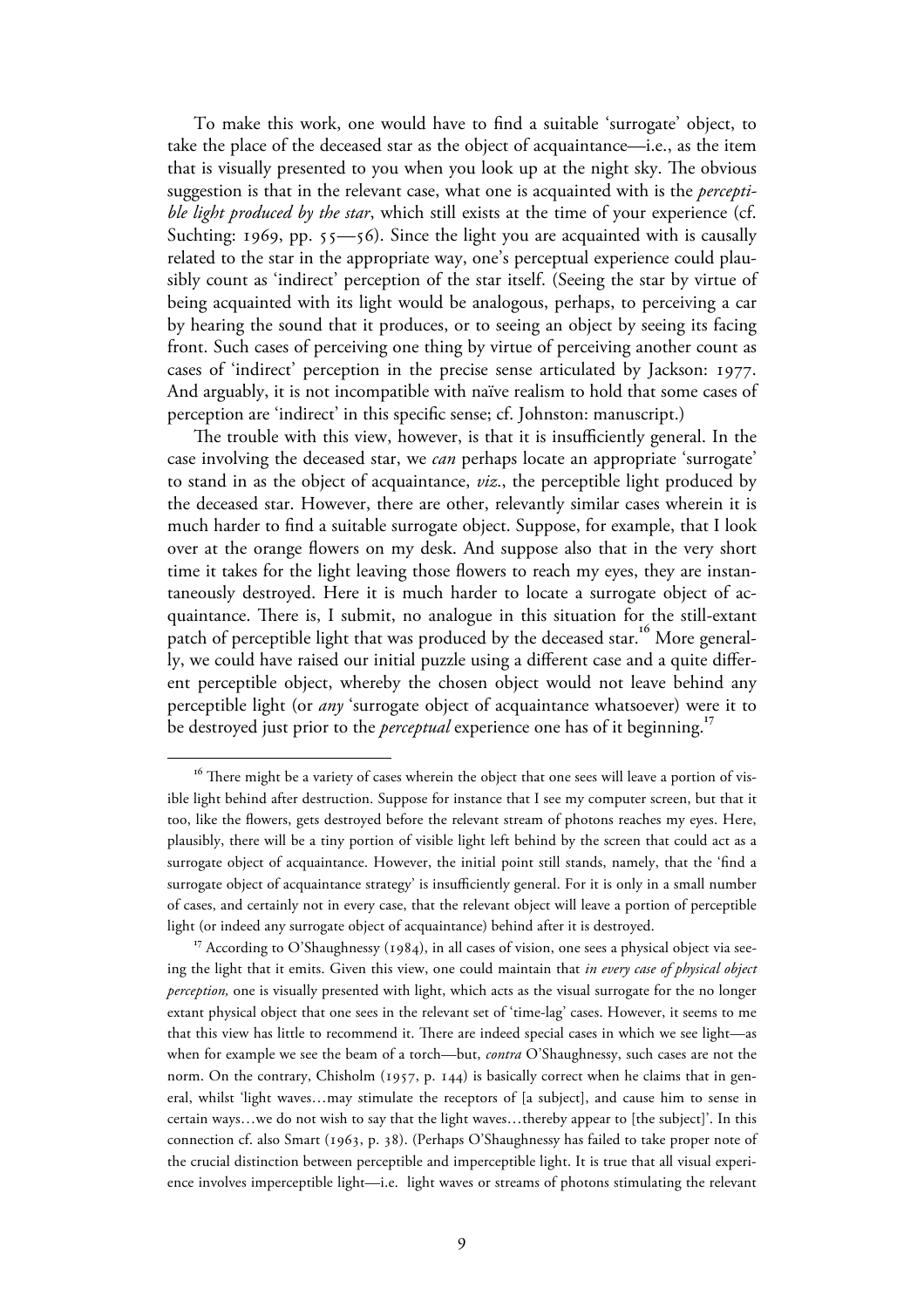I submit, therefore, that naïve realists cannot resolve our puzzle by following the sense datum theorist (or more generally, the Conjunctivist) in rejecting the **Existence Principle**. It follows that in order to resolve the puzzle, the naïve realist must reject either  $(i)$  or  $(2)$ . I will explore both of these options in the following two sections. We will begin with the question as to whether the naïve realist can reject claim  $(I)$ .

## Seeming to See

One way to react to our initial puzzle is to assimilate the case of seeing the star to that of 'seeing' something in hallucination. That is to say, one might think that in the relevant case, one does not see the star, but only *seems* to see a star—just as in hallucination, one does not see anything but merely *seems* to do so. For example, in the case wherein Macbeth hallucinates a bloody dagger, we might initially speak of the dagger Macbeth sees. We would be quick to add, however, that as there is in fact no dagger there, there is in fact no dagger Macbeth *really* sees. Macbeth seems to see something but there is nothing he actually sees. Rather, he merely seems to see. Thus is not the case that:

(\*) Macbeth sees the bloody dagger.

Again the reason why (\*) is not true is that there is no bloody dagger there to see. In place of  $(*)$ , what is really the case is that:

(+) Macbeth seems to see a dagger, but does not actually see anything.

The present suggestion is that in the star case, since there is actually no star to see (there used to be; but that star no longer exists), it is not true that you see anything when you look up and seem to see a star. Rather you seem to see a star but there is nothing there to see. So is not the case that:

 $(i)$  You see the star.

 $\overline{a}$ 

Rather, what is the case instead is that:

 $(i^*)$  You seem to see a star, but do not actually see anything.<sup>18</sup>

If this is right—that is to say, if  $(1)$  really is false—then our puzzle dissolves. We can hold on to  $(z)$ , and to the general principle that what no longer exists cannot be seen, and yet avoid a contradiction by saying that  $(1)$  is false.

sense-organs—but it does not follow that all cases of seeing involve the presence of portions of visible light conceived as visible items in their own right.)

 $18$  Of course you might perhaps see something—the sky for example, or perhaps one's outstretched arms. In short, if the star case is a case of hallucination, then it will be a case of partial rather than total hallucination. (Compare e.g. the case where Macbeth hallucinates a dagger but really sees the wall that he hallucinates the dagger as being in front of.)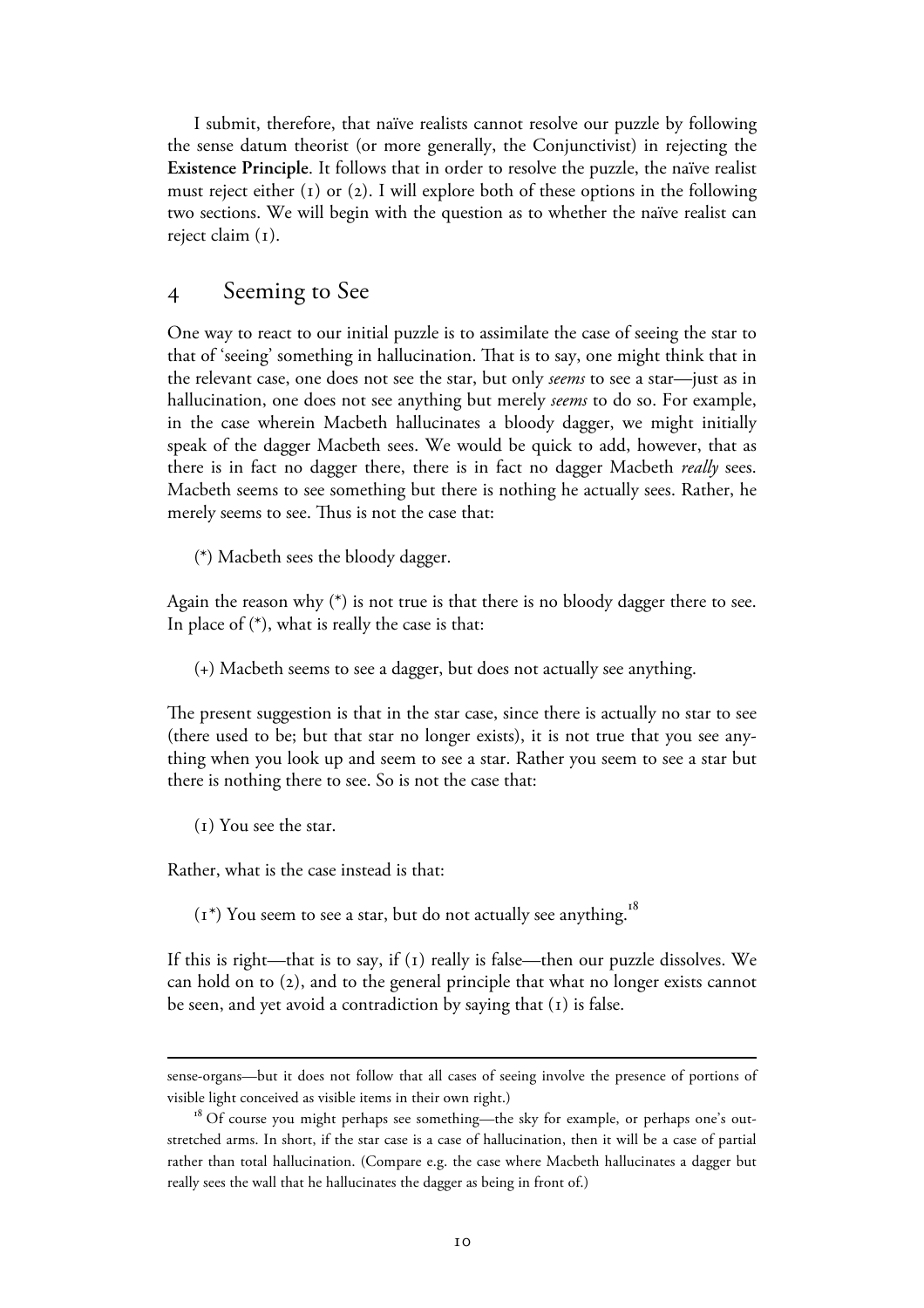This sub-section argues against this view. Unlike the case of having an hallucination, seeing a star that no longer exists really does involve *seeing*, as opposed to merely *seeming to see*. So it is misguided to try to assimilate the case of seeing a star that no longer exists to 'seeing' a dagger that is in fact unreal.

 My first point can be put in this way. Hallucinations are strange and unusual in a particular sort of way. They occur, as Johnston (2004, p.  $135$ ) puts it, when the 'visual system misfires'.<sup>19</sup> However, when one looks up into the sky to see a distant star, even a star that no longer exists, there is no sense in which the visual system misfires. Rather in such cases, it seems that what we have is just an ordinary case of perception, and hence an ordinary case of seeing. As G. E. Myers writes, when discussing the kind of case we are considering:

What is peculiar here, of course, is not some breach in nature's laws, or [that of] hallucination or delusion on our part in claiming to see a star, but simply the length of time required for light to travel distances.  $(1957, pp. 98—99)$ 

Accordingly, it looks implausible to treat the case in which you look up and (seem to) see a no longer existent star as in effect a case of hallucination. For what we seem to have in such cases is simply genuine perception, and hence genuine seeing—albeit genuine perception that takes place after the object of perception has ceased to be. (N.b. even if one denies that hallucinating always involves 'the perceptual system misfiring', we can agree that in some sense one has an hallucinatory experience only when things 'go wrong' in a certain distinctive way. What I deny, however, and what I think the above passage from Myers brings out so well, is that things don't 'go wrong' in the star case in the kind of way that would make it plausible to treat that case as one involving hallucination rather than genuine perception.)

Tis point can be consolidated in the following way. Many theorists of perceptual experience accept the Conjunctivist idea to the effect that there is just one basic type of experience, which is present in both perceptual and hallucinatory cases (cf. Martin: 2004). Proponents of naïve realism, however, cannot accept this view, and have to hold instead the Disjunctivist claim to the effect that there are two basic types of experience, namely *perceptual* and *hallucinatory* experience, whereby these two experience-types have fundamentally different natures. This is due to the fact that for naïve realists, perceptual experiences consist in the presentation of external objects, yet this is obviously not true of hallucinatory experiences. Tus, it follows that hallucinatory experiences must have different natures to perceptual ones, so that perceptual and hallucinatory experiences and end up being experiences of fundamentally different kinds.

 For a naïve realist, therefore, having an hallucination—that is to say, having an experience that involves seeming to see, without actual seeing—is to have an experience of a completely different kind to the sort of experience involved in ordinary perception. Therefore, in order to reject claim  $(1)$ , the naïve realist would have to say that in the case involving the deceased star, you have an experience of a radi-

 $19$  This is of course true only of visual hallucination; hallucinations in other modalities involve the 'misfiring' of other relevant perceptual systems. For more on the idea that hallucinations are the product of what you get 'when things go wrong', understood in causal terms, see my (forthcoming).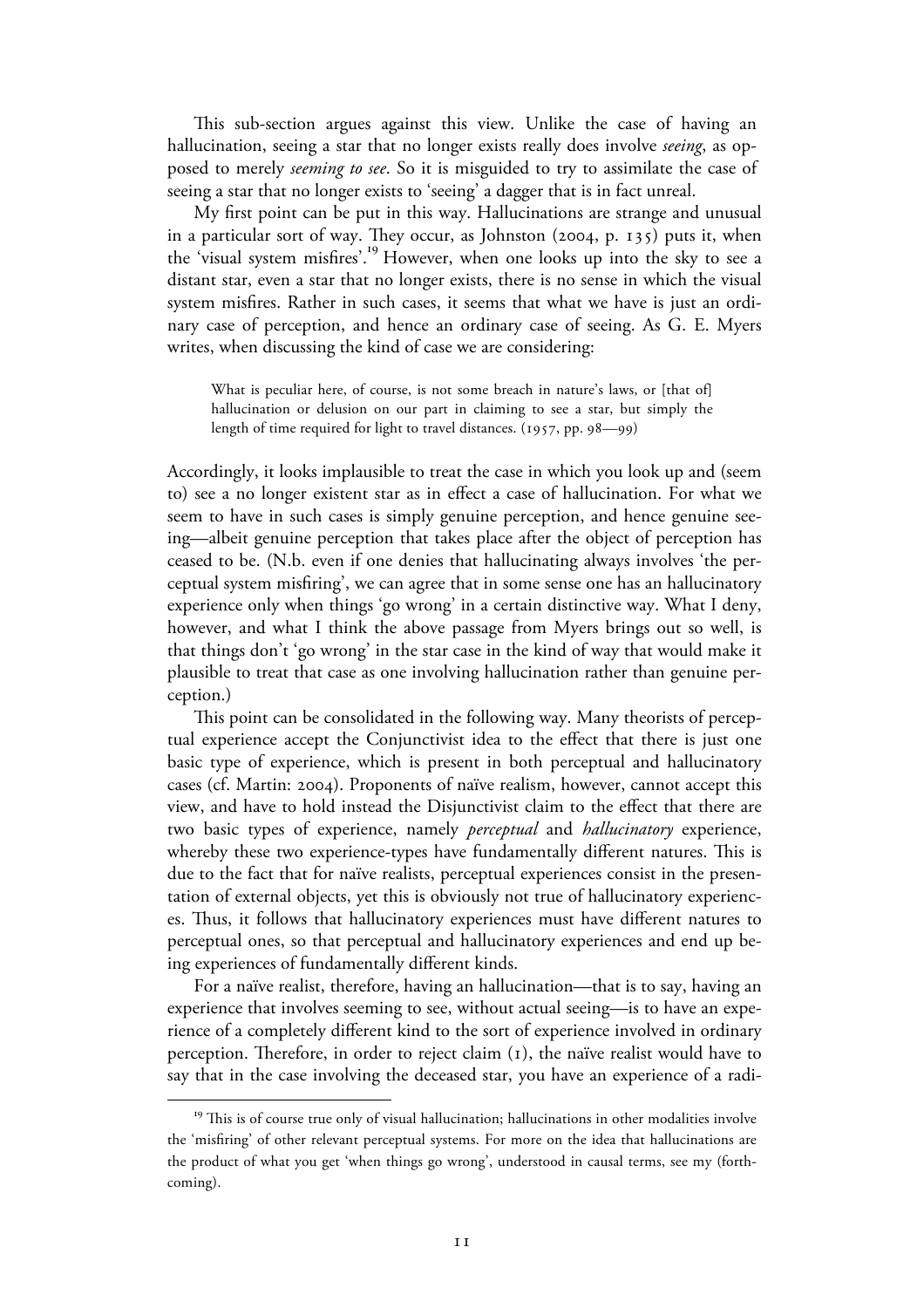cally different kind to the sort that is involved in ordinary cases of seeing. Tis view, however, looks rather hard to believe. There is, it must be granted, at least some plausibility to the idea that hallucinatory experiences are events that are fundamentally different in kind to ordinary perceptual experiences.<sup>20</sup> Again, hallucinations are strange and unusual in a particular sort of way; they seem to involve the 'visual system misfiring', and it does not seem too much of a stretch to think that they might be of a radically different metaphysical kind to ordinary perceptual ones. However, there is not the same level of plausibility to the idea that your experience, when you look up into the sky and (seem to) see the star, is radically different in nature to the sort of experience involved in ordinary seeing. For when you look up and see the star, this situation is nothing like what happens in other cases of hallucination; nothing 'goes wrong', and the visual system does not 'misfire'; you simply look into the sky and seem to see a star (albeit one that happens no longer to exist).

This, I submit, provides one reason to think that we cannot treat  $(1)$  analogously to (\*). In a case of hallucination, one seems to see something but there is nothing that one sees. $^{21}$  In the case involving the star, however, it seems that something *is* seen. For the case involving the star seems to be one of ordinary perception and nothing like a case of hallucination.

 (What about treating the relevant case as being one of *illusion* rather than *hallucination*? The trouble is that for naïve realists, there are only two options when it comes to illusory experiences; naïve realists can either treat these types of experience as a species of perceptual experience, or else view them as a species of hallucinatory experience. In short, naïve realists can adopt either 'PI/H Disjunctivism' or else adopt 'P/IH Disjunctivism', to use the helpful terminology of Byrne and Logue: 2008.<sup>22</sup> However, if the naïve realist claims that illusory experiences are to

 $\overline{a}$ 

 $22$  There is perhaps one further option here. For it might be said that illusory experiences form a type or category of sense-experience all of their own, so that the disjunctivist does not have just *two* kinds of sense-experience within her ontology, *viz.* perceptual and hallucinatory, but rather three, *viz.* perceptual, illusory and hallucinatory. Given this kind of view, the naïve realist wouldn't need to treat illusory experiences being as either a sub-class of hallucinatory *or* a subclass of perceptual experience: rather, illusory experiences would form a *sui generis* type of experiential event. However, there are three problems. First, illusory experiences really do seem to be perceptual, for a case of illusion is precisely a case of *perceiving something* that *appears other than it is*. Second, to my knowledge no one has defended or developed this view (of illusions as involving a *sui generis* type of experience) in the literature, and so one doesn't really know what to make of it. Then finally, and relatedly, there is worry thee, namely, that it is rather hard to see how adopting this view helps with dissolving our puzzle. What we need to do is reject (1) or (2) or the Exist**ence Principle**. But how does the 'illusions as *sui generis* experience-types' view help us to do this? Tat's what would need spelling out. But I can't see it adding anything new. It will surely collapse into rejecting  $(1)$ —denying that the star is seen,--but then my arguments apply: (a) we mischarac-

<sup>&</sup>lt;sup>20</sup> One might of course disagree with this. However, this is a claim that the naïve realist has to make. So it is only those willing to rejecting naïve realism that can claim to find no plausibility in the idea that perceptual and hallucinatory experiences are different kinds of mental event.

<sup>&</sup>lt;sup>21</sup> There might of course be something with which one is visually presented with, as on socalled Positive Disjunctivist views, according to which hallucinatory experiences present nonnormal objects (for views of this kind see Alston: 1999, Johnston: 2004, and Knight: 2013). Such objects, however, would not be perceived, and hence would not classify as being *seen*.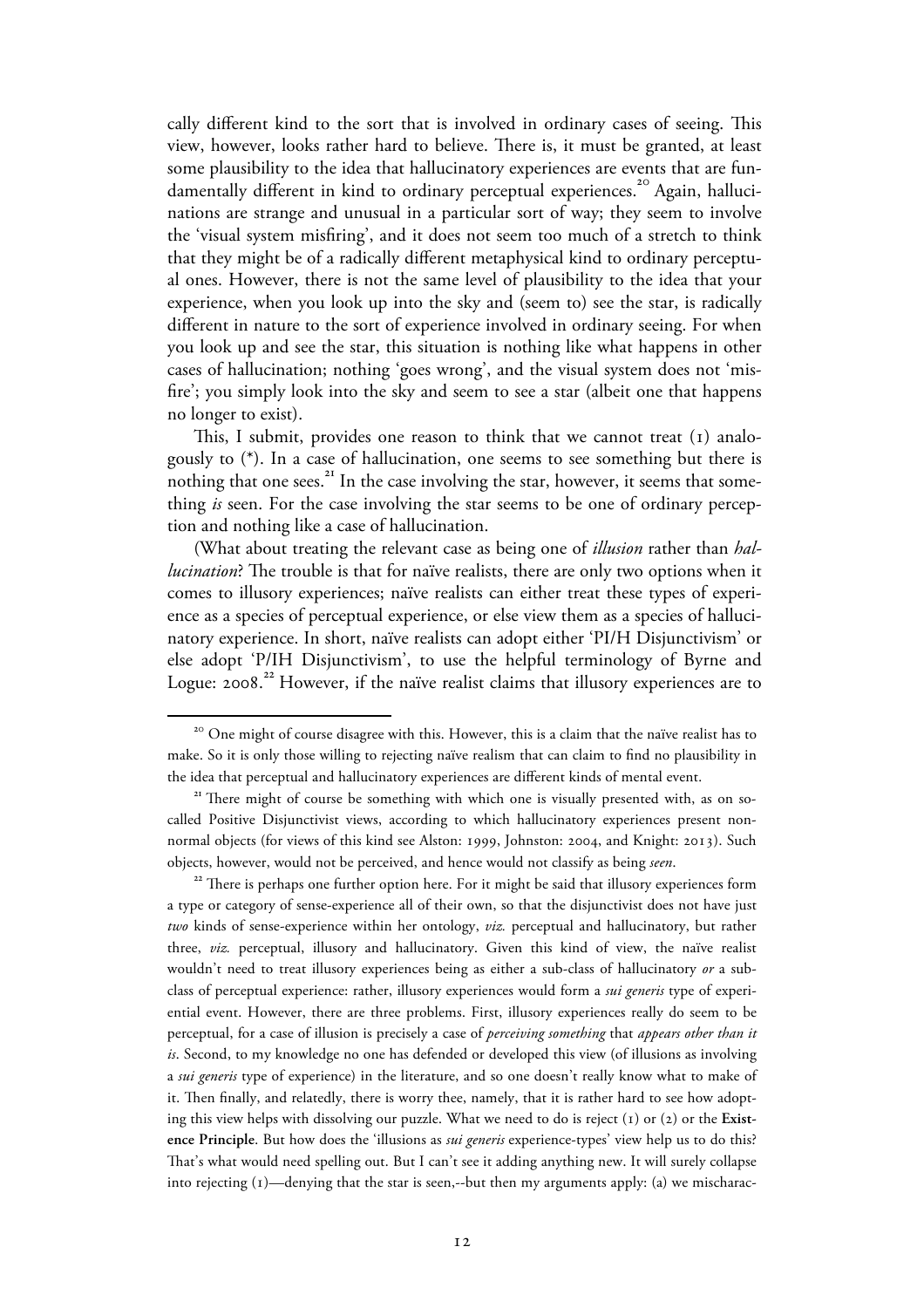be viewed as a type of *perceptual* experience (and thus adopts PI/H Disjunctivism, as most naïve realists do), then she will not be able to deny claim  $(1)$ , for obvious reasons, but this is the move we are presently considering. Yet if the naïve realist takes the other option, i.e., if she claims that illusory experiences are a type of *hallucinatory* experience, then the above line of argument against doing so will apply, and the naïve realist will still not have found a plausible way to reject claim  $(1)$ . Thus the naïve realist apparently gains nothing in terms of solving the puzzle that we began with if she considers the relevant experience as being illusory.<sup>23</sup>)

I will now present two further arguments for thinking that claim  $(1)$  is true (at least given that naïve realism is true), and, therefore, for thinking that the naïve realist cannot resolve the paradox by rejecting that premise. Both of these arguments aim to show that if we reject  $(I)$ , then we have to embrace the absurd idea that we never see external objects. The first argument we can call the Generalising Argument. The second we can call the Modal Argument. Let us consider each in turn.

 To begin with, consider the view that in the case of the deceased star, what actually happens is that you do not (directly) see the star, but rather (directly) see a 'sense datum', which is an item that's distinct from the star and from all other ordinary physical objects (cf.  $\S$ I). Many philosophers have argued for this view about this type of case. But in addition, they have argued that if, in the star case, you see only a sense datum and not the star, then it follows that in *every case of perception*, what one perceives is a sense datum, rather than the physical object one takes oneself to be seeing. The present point I want to make is that this 'generalising' move looks plausible. Once it is granted that in the star case one sees only a sense datum, it should be granted that the same is true of all putative cases of physical object perception.

The reason why this generalising move looks plausible is that all perception involves a 'time-lag'. As Foster (2000, p. 100) notes, when Pauline looks at the apple in her hand (to use Foster's example), 'it takes [time] for light to travel from the surface of the apple to her eyes, and…for her eyes to send the relevant signals to her brain'. But this means that her 'visual experience at any moment is causally responsive to the state of the apple at a fractionally earlier moment' (ibid). The point is that since all perception involves a time-lag, it follows that if the time-lag in the star case implies that the star is not actually seen, but rather that some sense

terise illusions as not involving seeing the object and (b) we wrongly say that we do not see the star when clearly we do.

<sup>&</sup>lt;sup>23</sup> That said, I will later argue that on a naïve realist view, there is *something* illusory about the experience involving the star as with all similar experiences, since such experiences present to us a past object *as being present when it is not*. See (§5.3) for discussion of this idea. That said, I will later argue that on a naïve realist view, there is *something* illusory about the experience involving the star as with all similar experiences, since such experiences present to us a past object *as being present when it is not*. See (§5.3) for discussion of this idea. (Does this view this help us with dissolving our original puzzle (i.e. giving up (1), (2) or the **Existence Principle**)? In short, I think it is quite clear that it does not. Rather, the truth as I see it is as follows: since we are naïve realists, to dissolve the puzzle we have to reject the **Existence Principle**, by adopting a non-presentist view of time; then, once we do this, we have to say that there's an illusory element to all cases wherein we perceive temporally distant items, insofar as those item are given to use as being temporally present when they are not. Again see  $\S$ 5.3.)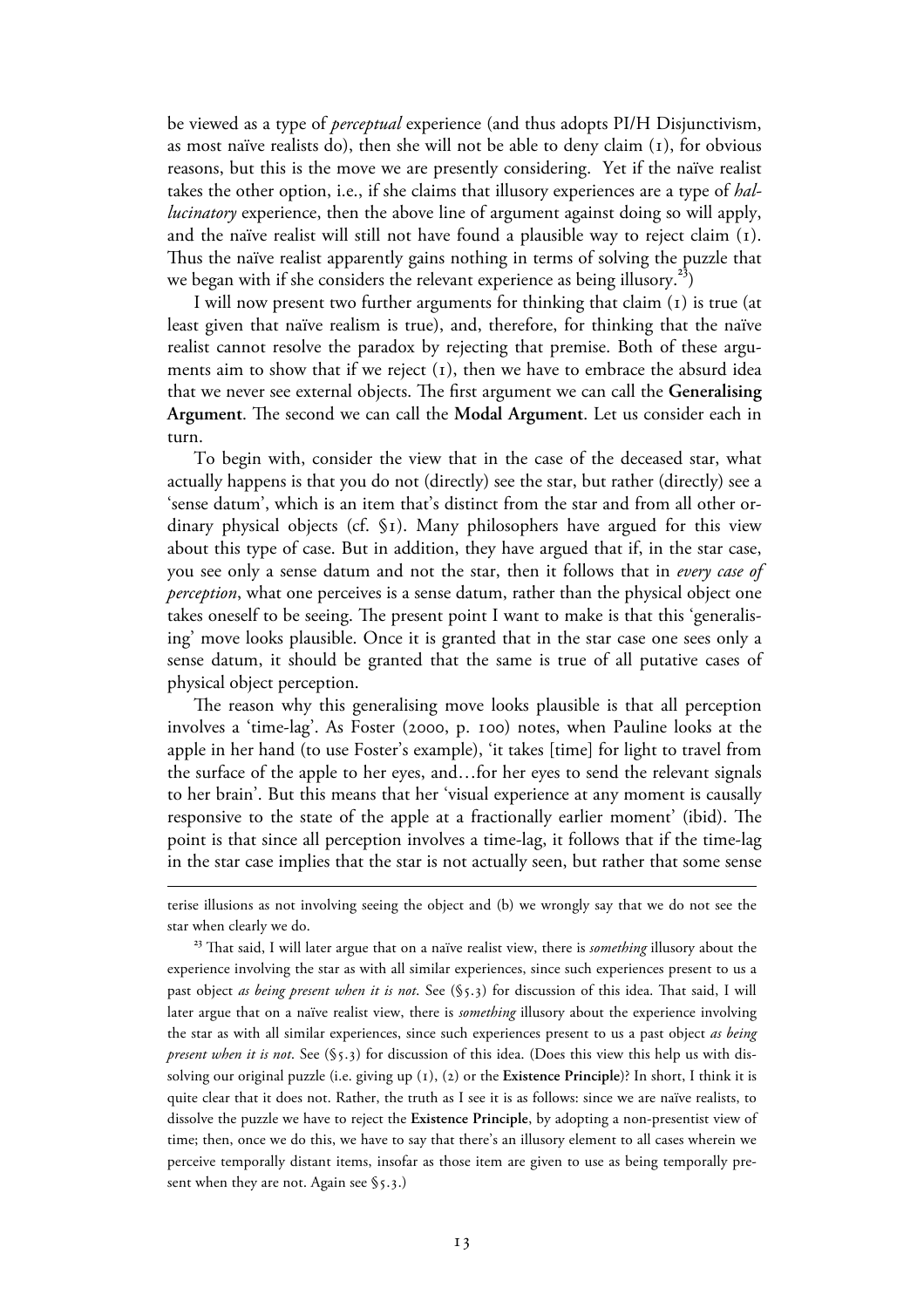datum is seen instead, then the time-lag always involved in cases of physical object perception implies that the physical object is not (directly) seen, but rather that some sense datum is (directly) seen instead. Here is Ayer forcefully making the point:

But if in these cases [such as the case involving the deceased star], we are not to say that we see the physical object, then we should not say it even in the case where the time interval is negligibly small; for the comparative length of the interval makes no difference to the character of our experience: there would be no justification for maintaining that we saw an object of one kind when the interval was very short, and an object of an entirely different kind when it was somewhat longer. At what point in the continuous series of possible time intervals would this fundamental change take place? (1956, p. 94, cf. Broad: 1959, p. 807; Suchting: 1969, p. 48)

The point seems plausible. If in the star case one sees a sense datum rather than the star, then since a time-lag is involved in all cases of seeing, it follows that in all cases one sees a sense datum rather than the physical object.<sup>24</sup>

 Moreover, it appears to me that we can make the same basic point without invoking sense data. Suppose one denies that in the star case one actually sees the star. Then I submit that, since a time-lag is involved in all cases of perception, then by parity of reasoning, one must say that in all cases of perception, one does not see the relevant physical object, but only seems to do so. For to say otherwise would be to say that relatively long time-lags involve failing to see the object, whilst shorter ones do not. This ruling, however, looks completely arbitrary. To quote Ayer once more: 'At what point in the continuous series of possible time intervals would this fundamental change [between seeing and not seeing the relevant physical object] take place?'

This is the **Generalising Argument** for holding on to  $(I)$ . The fundamental idea is that we cannot reject  $(i)$  because if we do, then we have to embrace the absurd conclusion that we never see the physical objects that we seem, in perceptual experience, to see. (Or at least, that we never see such objects in the direct, most basic way.) For to maintain that whilst you do not see the star, nevertheless you do, in the more ordinary cases, see the relevant physical object, would require maintaining that whilst a lengthy time-lag involves failing to see the object, a shorter time-lag is compatible with seeing the object. But this, in turn, would require holding that at some arbitrary point within the continuous series of possible time-lags, a 'fundamental change'—between seeing and not seeing the relevant physical thing—takes place. $^{25}$ 

<sup>&</sup>lt;sup>24</sup> Of course, the sense datum theorist would not deny that one sees the physical object in any sense. Rather, she would insist that one sees the physical object 'indirectly', via seeing the sense datum in the more basic, direct sense. As Ayer ( $1956$ , p. 94) writes 'it seems too paradoxical to deny that we see physical objects in any sense at all'. Therefore, 'the solution offered [by the sense datum theorist] is that we see them only indirectly...' (cf. §1).

 $25$  A similar point can be made in connection with illusion. To handle the cases of illusion, and the problem that these pose for naïve realism, the naïve realist might be tempted to treat illusions as experiential episodes of a different kind to fully veridical perceptions. However, if the naïve realist were to make this move, then she would have to say that at some point along a continuous series, moving from fully veridical to illusory cases, the subject would have a radically different kind of experience. Yet this position seems implausible. For it is hard to find a non-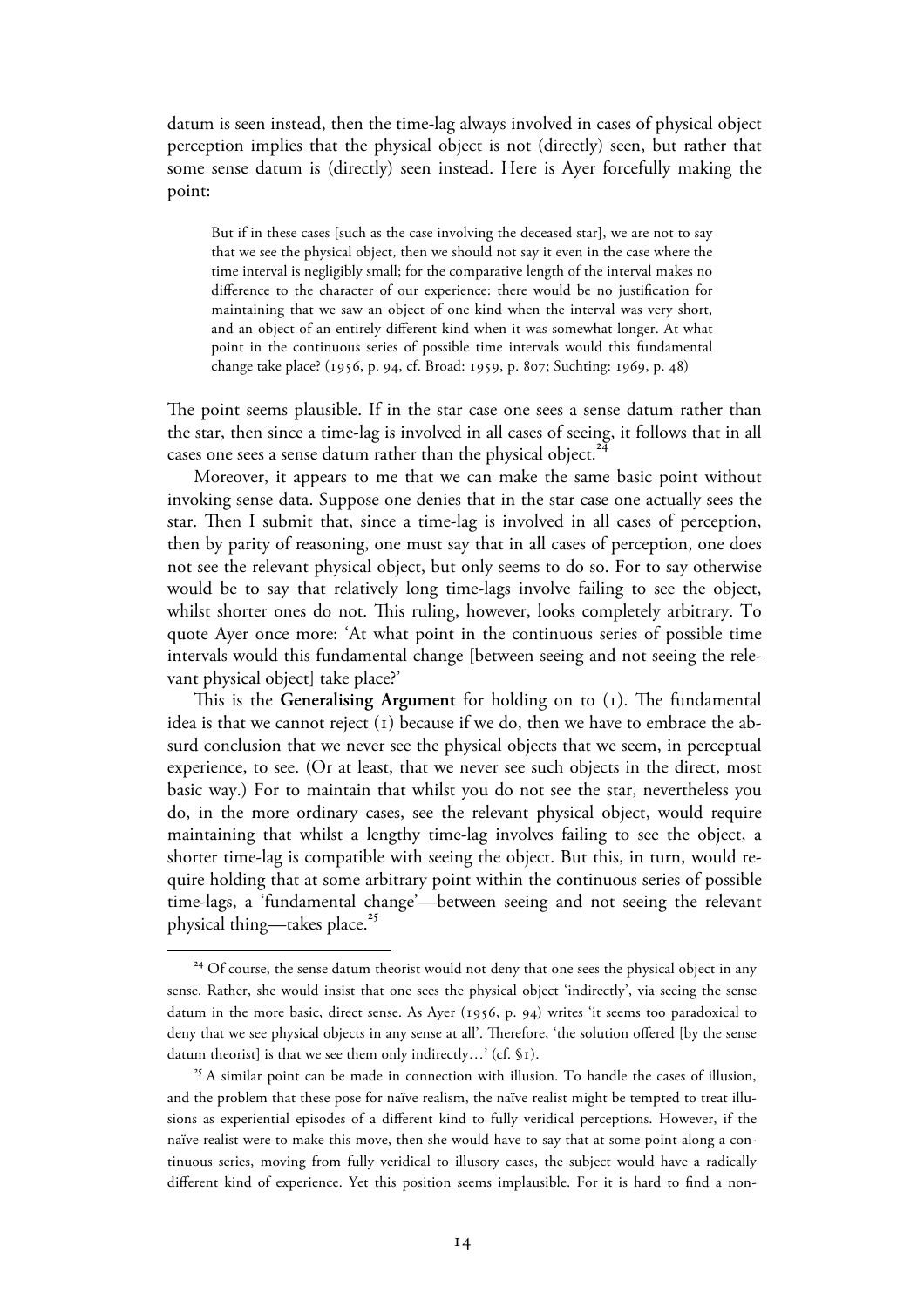There is a perhaps way to reply to this argument. What might be said is that the reason why one sees the physical object in some cases, but not in others, despite the fact that all cases involve a time-lag, is that in some cases, but not others, the physical object no longer exists by the time the relevant experience starts. On this view, there is no arbitrary cut-off, but rather a cut-off that is principled: some cases involve seeing whilst others do not because of the important fact that in some situations, but not in others, the physical object still exists by the time the subject's experience takes place.

 I am not sure how plausible this response really is. However, in any case, it should be noted that the proponent of this reply still faces the **Modal Argument**, which we can consider presently. Suppose we grant that in those cases where the object ceases to exist before the experience takes place, the relevant person does not see anything, but only seems to see something. It can be argued that if this is so, then we never see the ordinary, physical objects that we seem to. But obviously this is not true. There are plenty of cases in which we do see the ordinary external objects that we seem to see.

 Suppose, for instance, that Pauline sees an apple in world w. Now consider some other world w\*, which is just like w except for the fact that, during the very small interval of time that it takes for the light leaving the apple to reach Pauline's eyes, the apple is instantaneously destroyed. Now if, in general, one fails to see the physical object in cases wherein that object ceases to be before one's experience begins, then in  $w^*$  Pauline does not see the apple. The question now is whether Pauline sees the apple in w, i.e. in the case where the apple is not destroyed in the small interval of time it takes for the light leaving the apple to reach Pauline. I take it that the answer we want to give here is 'yes'. However, what I wish to argue at this point is that if Pauline fails to see the apple in w\*, then she fails to see it in w as well (and vice versa, i.e. if she does see the apple in w, then she sees it in  $w^*$ ).

What reason is there for thinking this? The reason is that to say otherwise would be to hold that Pauline has one kind of experience in w, and another, quite different kind of experience in w\*. Specifically, one would have to hold that whilst in w, Pauline has an experience that is perceptual, and consists in the presentation of some external thing, nevertheless in w\*, Pauline has an experience that is not perceptual, and that does not consist in the presentation of some external thing. However, this view of matters does not look plausible at all. Rather, whatever kind of experience Pauline has in w\*, she also has that kind of experience in w. For these two worlds are *just too similar* for this not to be so. In other words, there is nothing that could make it the case that Pauline has a radically different kind of experience in w as opposed to w\*.<sup>26</sup>

 Notice, for instance, that all the same physical relations that hold between the apple and Pauline in w also hold between the apple and Pauline in w\*. Yet plausi-

arbitrary point in the series when the subject comes to have an experience of a radically different kind. As Broad ( $1952$ , p. 8) puts it, 'in view of the continuity between the most normal and the most abnormal cases of seeing, [i.e. veridical perceptions and illusions] such a doctrine would be utterly implausible and could be defended only by the most special pleading' (cf. Robinson: 1994, p. 57).

<sup>&</sup>lt;sup>26</sup> I assume here that the mere absence of the appropriate object is not sufficient for making it the case that Pauline has a different kind of experience.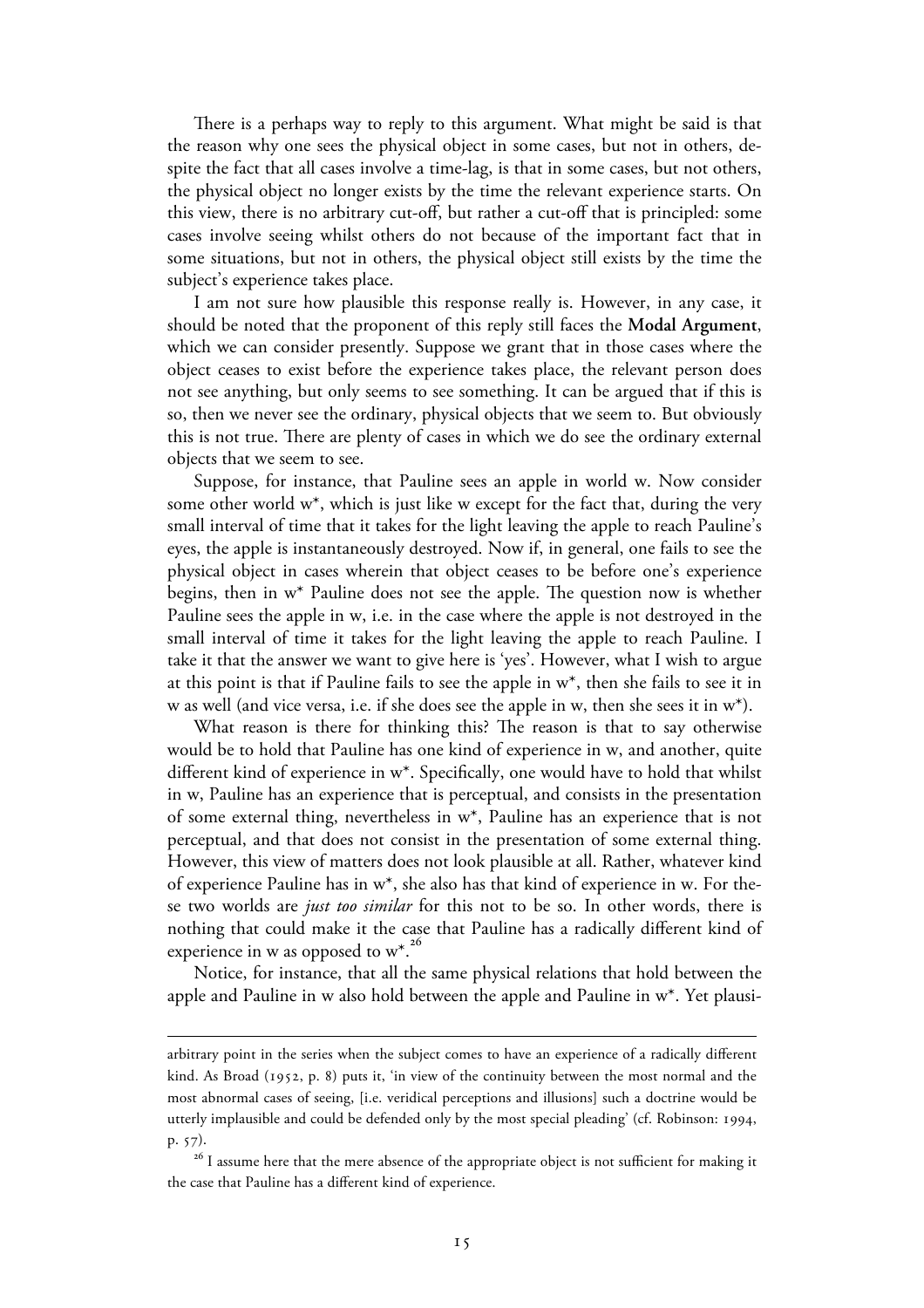bly, the kind of experience one has is determined by the underlying physical facts, and, in particular, by the physical relations between the person and the experienced thing. From this, however, it follows that if Pauline sees the apple in w, and hence has a perceptual experience of the naïve realist kind (which includes the apple as a constituent), then the same is true of Pauline in w\*. Contraposing, it follows that if Pauline fails to see the apple in w\*, and so fails to have a perceptual experience of the naïve realist kind (which includes the apple as a constituent), then the same is true of Pauline in w. For either the physical relations that hold between the apple and Pauline (in both worlds) are sufficient for her to see the apple, and hence sufficient for her to have a naïve realist experience including it as a constituent, or else they are not sufficient for this to be so. In short, since the kind of experience a person has supervenes on the physical relations that hold between the person and the object seen or sensed, there is no room to say that whilst Pauline has one kind of experience in w, she has an entirely different kind of experience in w\*. Hence, one cannot say that whilst Pauline sees the apple in the first world (i.e., w), she does not see it in the second (i.e., in  $w^*$ )—since if that were so, then she would have to have a different kind of experience in each world, and this is an implausible result.

The conclusion is that if indeed Pauline fails to see the apple in  $w^*$ , then she does not see it in w. But clearly Pauline does see the apple in w. It follows that she sees it in  $w^*$  as well—even though it (apparently) no longer exists.<sup>27</sup>

So rejecting  $(i)$  is not a viable strategy for the naïve realist. It follows that the naïve realist has to reject  $(2)$  if she is to dissolve the puzzle that we started with.

## 5 Seeing the Past

I have said that the naïve realist, if she is to dissolve the puzzle we began with, has to reject claim (2). It is initially far from clear, however, how (2) could be rejected. For it looks to be a plain empirical fact, built unproblematically into the case, that the star no longer exists when you look up into the sky.

However, there is in fact a way of rejecting claim  $(2)$ . To bring this out, we have to take a brief detour through the metaphysics of time.

#### . Presentism and Eternalism

 $\overline{a}$ 

Perhaps the most intuitive view of time, the view that's often said to be the view of commonsense, is the *presentist* view, according ot which only the present moment and presently existing things are real (see e.g. Markosian: 2004, Zimmerman: 2008). The more dominant view among contemporary philosophers, however, is *eternalism*, according to which past, present, and future moments, along with past, present and future *things*, are all equally real (see e.g. Sider: 2001,

<sup>&</sup>lt;sup>27</sup> Why 'apparently'? Because I'll ultimately suggest that for the naïve realist, the best thing to say is that the apple still exists in w\*, despite no longer being present. Likewise for the initial case involving the star. See (§5).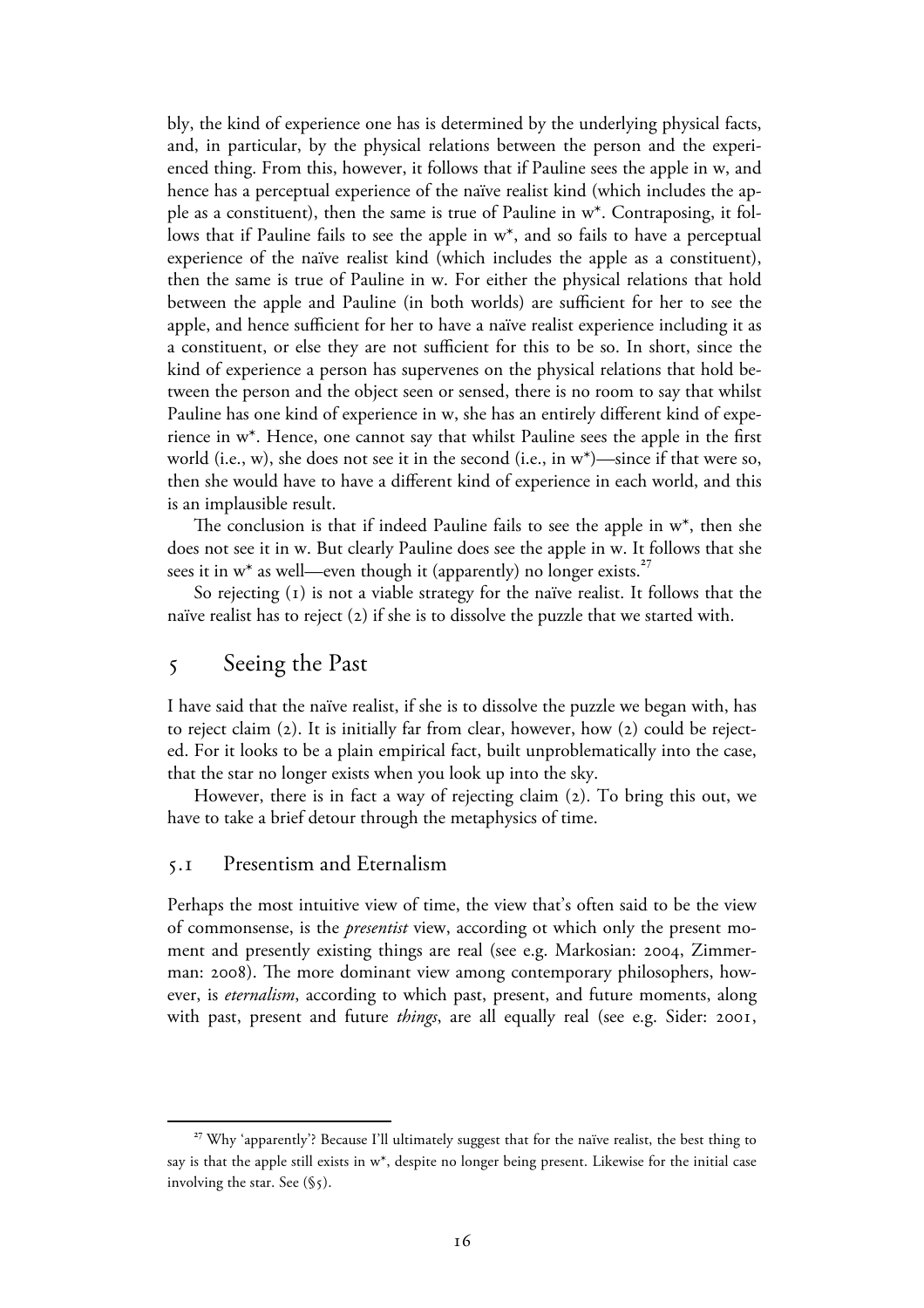among many others). $^{28}$  Sider illustrates the difference between these two theories as so:

According to eternalism…[j]ust as distant places are no less real for being spatially distant, distant times are no less real for being temporally distant; the ontological significance of distance is thus a respect in which time is spacelike. Reality consists of a four-dimensional spatiotemporal manifold of events and objects – the so-called 'block universe'. In the block universe, dinosaurs, computers, and future human outposts on Mars, are all equally real.

 According to presentism, on the other hand, only currently existing objects are real. Computers, but not dinosaurs or Mars outposts, exist.  $(2001, p. 11)$ 

For the eternalist, Napoleon still exists. Tat is to say, he is still *one of the things there are*. He is a part of reality. It is just that he is *located* further back in the block universe than you or me. (For the eternalist, time is space-like. And so just as we can speak of things being *located* at various spatial positions, so too we can speak of things being *located* at various temporal regions within the fourdimensional manifold; cf. Markosian: 2004 and Sider: 2001, p.  $59.^{29}$ ) For the presentist, by contrast, this is not so. Napoleon does not exist, he is no longer a part of reality. For only what exists *now* exists at all. In short, on the presentist view, only the present moment and the things contained therein exist.<sup>30</sup> (There is no 'block universe', the universe is just a slice of the eternalist's block. And that slice is as it were ever changing, for *when* is present is ever changing!)

 With the contrast between eternalism and presentism stated, it is now possible to see how the naïve realist might reject claim  $(z)$  driving our problem case. That is to say, it is possible to see how the naïve realist might reject the claim that the

<sup>28</sup> I set aside here an intermediate view, namely the *growing block theory*, on which past and present objects are real, but the future is not—see Broad ( $1923$ : II) and Tooley ( $1997$ ). Later on, I recommend that naïve realists reject presentism in order to reject claim (2) and I write as if this means that naïve realists have to be eternalists. However, they could just as well adopt the growing block theory in order to reject claim  $(2)$  in the way that I recommend, or indeed any view that entails that *the past portion of the block universe exists as well as the present one.*

<sup>&</sup>lt;sup>29</sup> In the current literature, it is common to use 'exists at' to express the relation that an object x stands in to a time  $T$  when x is temporally located at  $T$ . Accordingly, as Sider (2001, p. 59) notes, 'exists at' is in such cases being used analogously to the spatial predicate 'is located at'. In what follows, however, I will just speak of 'being temporally located at'.

 $30^{\circ}$  It might sound paradoxical to say that it is true, right now, that Napoleon exists. The eternalist, however, can allow that in ordinary thought and talk, we do at least get *something* right by making claims such as 'Napoleon does not exist'. For we can distinguish between an unrestricted and a restricted sense of existence. To exist in the first sense is simply to be one of the things there are, to be a part of reality. It is to be located *somewhere* within the block universe. (If we confine ourselves to concrete things, everything that exists is located somewhere in the space-time manifold.) Whereas to exist in the second sense is to be part of reality *and* to be located at the present portion of the block universe. Now it is clear that in this second sense it is not true that Napoleon exists. Moreover, the eternalist can plausibly claim that what makes our ordinary claims about existence true, or at least 'nearly true', is that they track truths regarding what does and does not exist in this second, more restricted sense. If this is right, then the eternalist does not have to say that our commonsense claims about what does and what does not exist are completely mistaken. On the contrary, she can allow that we get something important right when we say that Napoleon does not exist.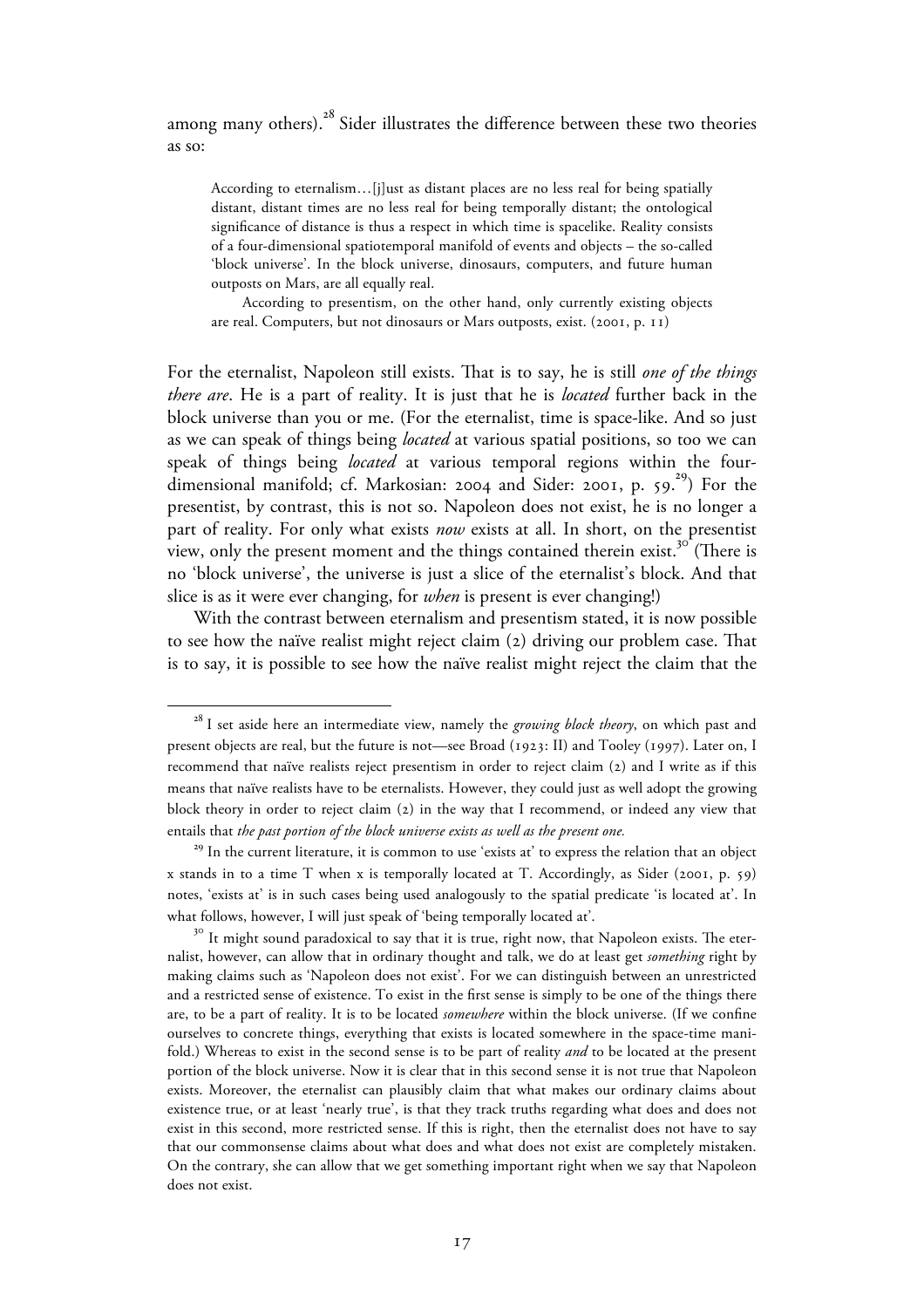star no longer exists. Tis she can do if she adopts eternalism. For if eternalism is true, then there is a perfectly good sense in which the star remains in existence, despite having exploded and died hundreds of years ago. This is because the star, despite not being located at the present moment, is still located *somewhere* within the four-dimensional universe.

#### . Adopting Eternalism

 $\overline{a}$ 

According to eternalism, past objects still exist. That is to say, they are a part of reality, despite not being located at the present moment of time. Thus, on the eternalist theory, Napoleon, although no longer present, still exists. He is a part of reality, because he is temporally located *somewhere* in the block universe (presumably between  $1796$  and  $1821$ ). So it is true, now, at the present point of time, that Napoleon exists. He does not presently exist, insofar as he is not located in the present. But nonetheless he does exist and is real.

 Suppose the naïve realist adopts this eternalist theory. It follows that she is in a position to reject claim  $(2)$ . What claim  $(2)$  says is that the star no longer exists. However, this is the case only if presentism is true. So if the naïve realist holds an eternalist theory, then she is able to reject claim  $(2)$ , and thus avoid the puzzle we began by setting out in  $(\S_1)^3$ 

 Let us suppose, for concreteness, that the star exploded and 'died' exactly three hundred years ago. And let us refer to the present time as t. Here is what the naïve realist might say if she embraces eternalism and rejects (2).

"Like most material objects, the star has a finite lifespan. It is temporally located at a certain period, between  $t<sup>n</sup>$  and  $t<sup>300</sup>$ , say, in the block universe. It is not, however, temporally located anywhere after  $t^{-300}$ , for at that point it explodes and 'dies'. Nevertheless, since eternalism is true, this does not mean that the star does not exist at t (i.e., the present time), for (according to eternalism) reality encompasses more than just the present time; for instance, it includes objects located in the past. So at time t, the star still exists, though it is not *located* at that time. At t, then, when you look up into the night sky, you are presented with a past object, albeit one that is no less real for being past. That is, you are presented with a star that still exists in the most general, unrestricted sense, despite not being located now. More

 $3<sup>1</sup>$  It seems to me that it is only within an eternalist framework that we can make sense of the suggestion, which many philosophers have made, that in the case involving the deceased star one sees a past object and so in this sense sees into the past. (Philosophers who have defended this view include Brain:  $1951$ , Ebersole:  $1965$ , Henson:  $1957$  and Pitcher:  $1971$ .)

In a recent paper, Power (2010) argues that all direct realists should endorse an eternalist position in order to handle the time-lag argument. However, it is not clear to me that every direct realist needs to say this. The intentionalist, for example, is not forced to adopt this view (cf.  $\S$ 1, this paper). Yet, intentionalists are direct realists in Power's sense.

I do agree, however, that naïve realists should adopt eternalism, or at least some view of time on which past objects exist, at least if they are to have any chance of making sense of the sort of case we have been focusing on in this paper.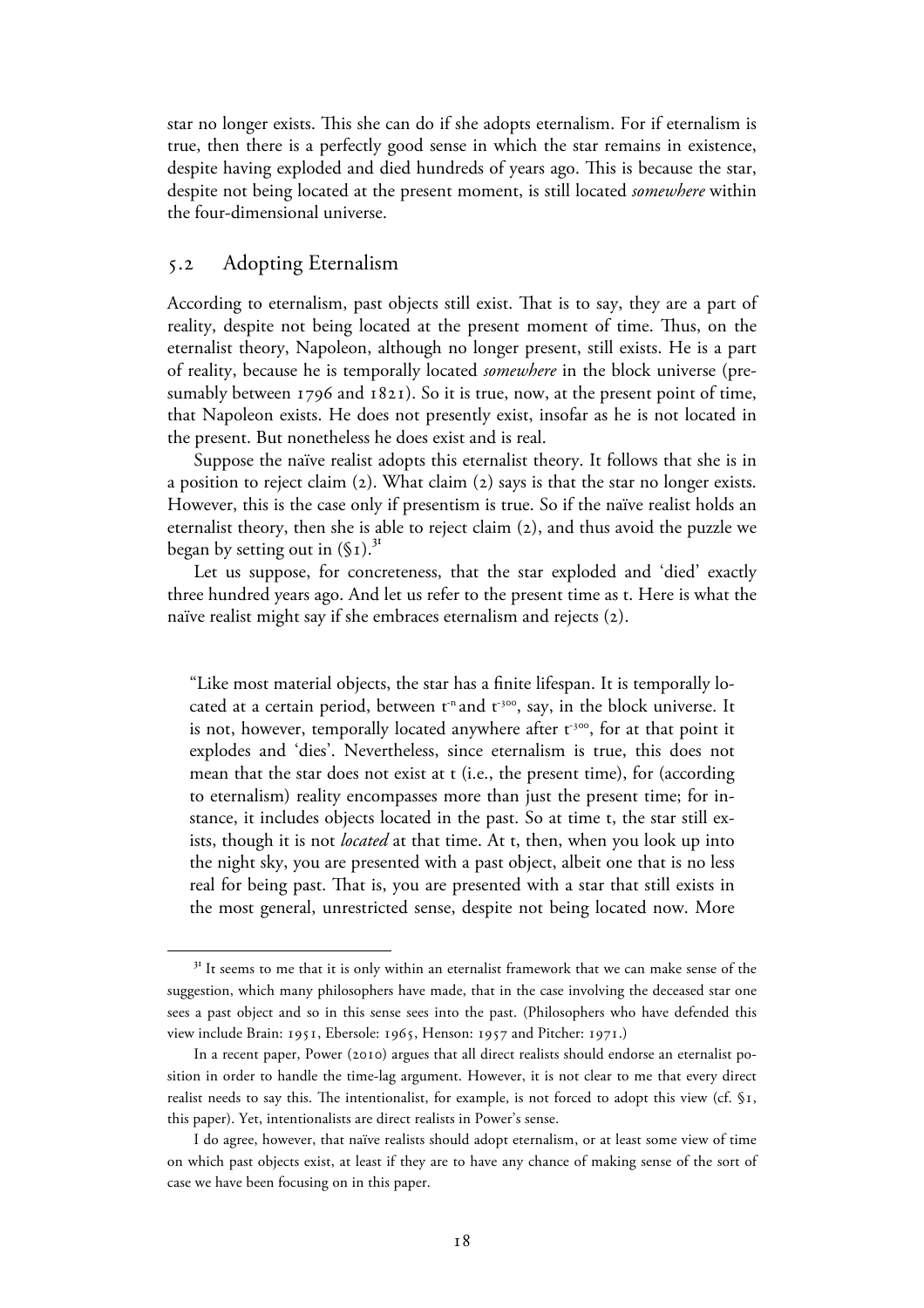exactly, you are presented with the 'stage' of the star that is located at the region of time from which the star emitted the light that (after many years of travel) reaches your eyes and (after suitable cognitive processing) causes your perceptual experience.<sup>32</sup> For when you looks into the sky, you see the star not as it is, but as it was when the light waves that caused your perceptual experience first began their long journey from the stage of the star that you now see (cf. Joad: 1943, p.  $114$ )."

Of course, to view the case in this way, the naïve realist must admit it is at least possible for our eyes to 'range into the past' (to quote Ayer: 1956, p. 94). But if she is an eternalist, such a claim should not be problematic; at least, no more so than the claim that our eyes can range into the present.<sup>33</sup> For the past and present, according to eternalists, are both equally real. It may be convenient, for different people at different times, to label various parts of the block universe 'past' and 'present'—but these distinctions do not 'carve nature at the joints' (cf. Sider: ). So being acquainted, in perception, with a past object ought to be no stranger than being acquainted with a present one.

 It is my view that the above represents the naïve realist's best strategy for handling the problem we began with. However, this 'eternalist' move is by no means without its problems. To close this section, I want to mention three problems in particular. The first of these, I think, can perhaps be dealt with. The other two, however, pose challenges that it seems rather difficult to meet (though I do not say they cannot be met).

#### . Some Problems

 $\overline{a}$ 

The first problem I want to mention is broadly phenomenological. On the view being recommended above, what happens when you look up at the sky is that your eyes range into the past: you are presented with some past stage of the star that is located at some part of the block universe that is *before* the present time. However, this is arguably not how things will *appear* to you when you look up and see the star. For intuitively, the star-stage that you see will seem to be located in the present, just like everything else you seem to see. As C. D. Broad  $(1925, p.$ ) points out: 'It is of the essence of a perceptual situation that it claims to reveal an object as it is at the time when the situation is going on'.

The objection, then, is that the view articulated above does not square with the phenomenology. When you look up into the sky, the star you see will seem to be

 $32$  By a 'stage' of the star, I mean one of its temporal parts (see Sider: 2001). Of course, some philosophers deny that material things have temporal parts, opting instead for an endurantist view on which objects are wholly present at each time they exist. Within an endurantist framework, however, it is significantly harder (albeit not impossible) to capture the plausible idea that when one sees an object, one sees it 'as it was' some time ago, i.e., at the time when the relevant portion of light was first emitted from it (cf. here Moore: 1966, p. 68). For simplicity in this paper I will continue to speak in terms of stages and temporal parts.

 $33$  According to Alva Noë (2006, p. 28), it is 'incoherent' to suppose that 'we now have access to what has already happened'. However, this is far from obvious if we adopt an eternalist view.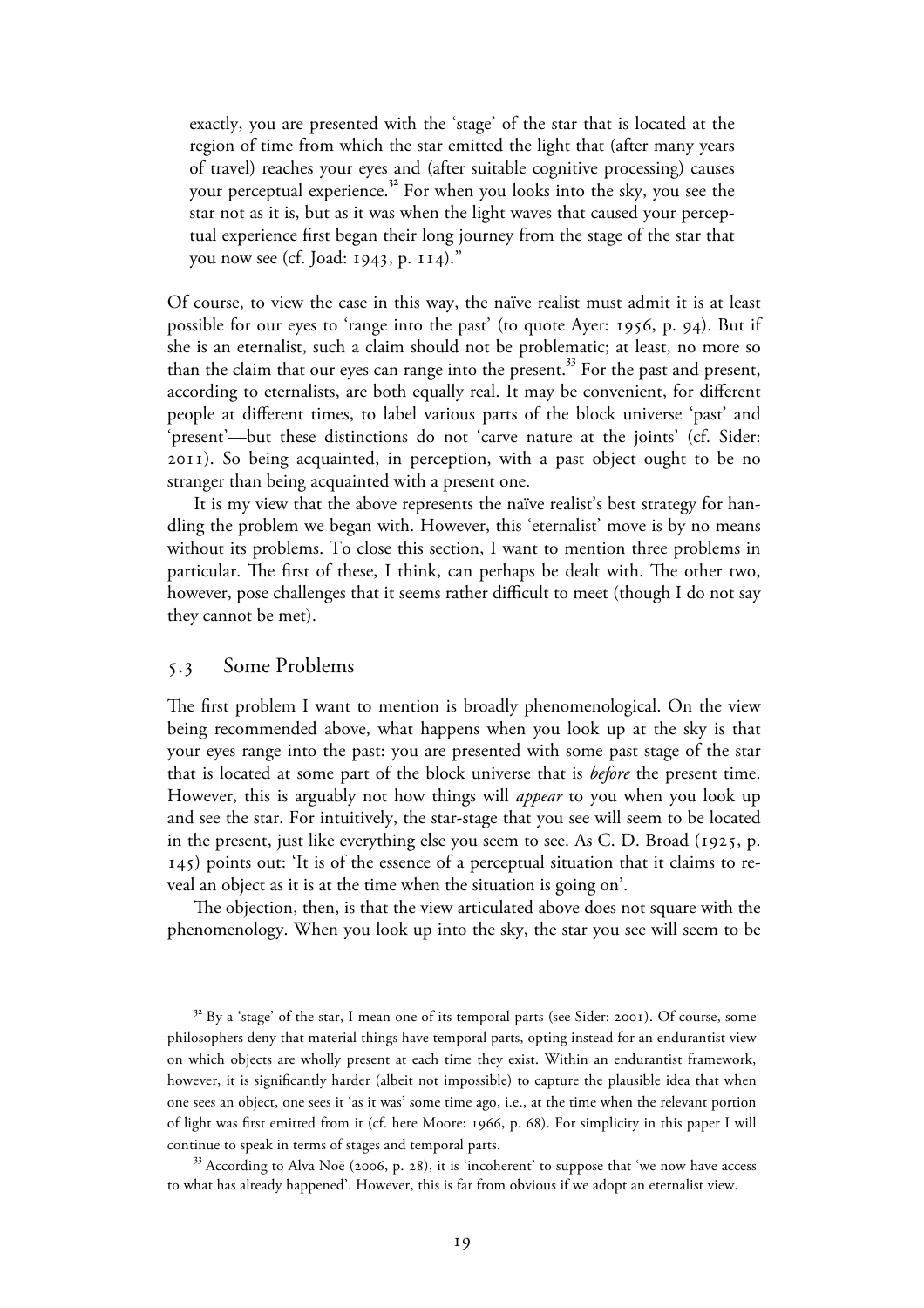located in the present. But on the view being proposed, the star you see (or rather, the relevant stage of it) is actually located in the past.

 Now, one way to respond here would be to challenge the phenomenological observation. Tat is, one might reject Broad's suggestion that perceptual experience claims to reveal an object as it is at the time when the perceptual experience is occurring. However, it seems to me that this would be misguided. To quote Broad once again, whilst '[i]t is perfectly true that…when I see a distant star, there is strong reason to believe that, if the situation reveals a physical object at all, it reveals it as it *was* long before the situation began, [nevertheless] the situation *does claim* to reveal the star as it now is' (ibid). This observation, it seems to me, looks rather difficult to resist.

The naïve realist thus requires an alternate response. Here is what I think should be said. (Though this is by no means the only option that the naïve realist has, as I bring out below.) In my view, the naïve realist should accommodate Broad's observation at the level of *judgement*. (Cf. Kalderon: 2011b on naïve realism and illusion and the fact that many so-called illusions can be viewed as presentations of reality as it is, whereby we apt to judge it as being some way it isn't; see also Travis: 2004. Arguably one already finds this kind of view present in Austin: 1962.) That is, she should maintain that in perceptual experience, we naturally *judge* the objects we see to be compresent with our experiences of them (which makes it surprising to learn that this is not always the case). On this view, there is something *illusory* about your experience as of the (relevant stage of) the star, for the thing that you see appears to be compresent with your experience of it, whilst in reality this is not so. However, all this boils down to is the fact that when you see the star, you mistakenly judge it to be located in the present, i.e., to be colocated (temporally speaking) with your experience of it, when this is actually not the case.<sup>34</sup>

There is another option the naïve realist might pursue at this juncture.<sup>35</sup> This would be to view the case as illusory, not in the sense that it leads to mistaken judgements, but rather in the sense that the experience itself seems to present the star-stage that one sees as present when it is past—and indeed as co-present with a host of object-stages that strictly speaking occupy different times. In  $(\$2)$ , I said that on the naïve realist view, our perceptual experiences have *relational structure*: when S perceives an object, O, S's experience consists in the sensory presentation of O to S. Some naïve realists, however, prefer a more complicated picture, according to which the presentation relation is three- rather than two-place. Mark

 $34$  Compare Price (1932) and Prichard (1950), according to whom, in perceptual experience we are given or presented with sense data (for Price) or 'extended colours' (for Prichard) that we *naturally take to be* or are *inclined to judge as being* identical to the material objects that we 'indirectly' see when as a matter of fact this is not so. The present view is rather similar: in visually perceiving the star one is presented with a past item but one naturally judges that it is temporally colocated with one's present experience of it.

<sup>&</sup>lt;sup>35</sup> Indeed, there are as many options here as there are for naïve realists to handle illusion (for very helpful discussion here of the naïve realist's options when it comes to illusion see French: ). But in the main text I want to set out just one specific option, which follows closely the views of Mark Johnston when it comes to handling the illusory elements in perception from within a naïve realist framework.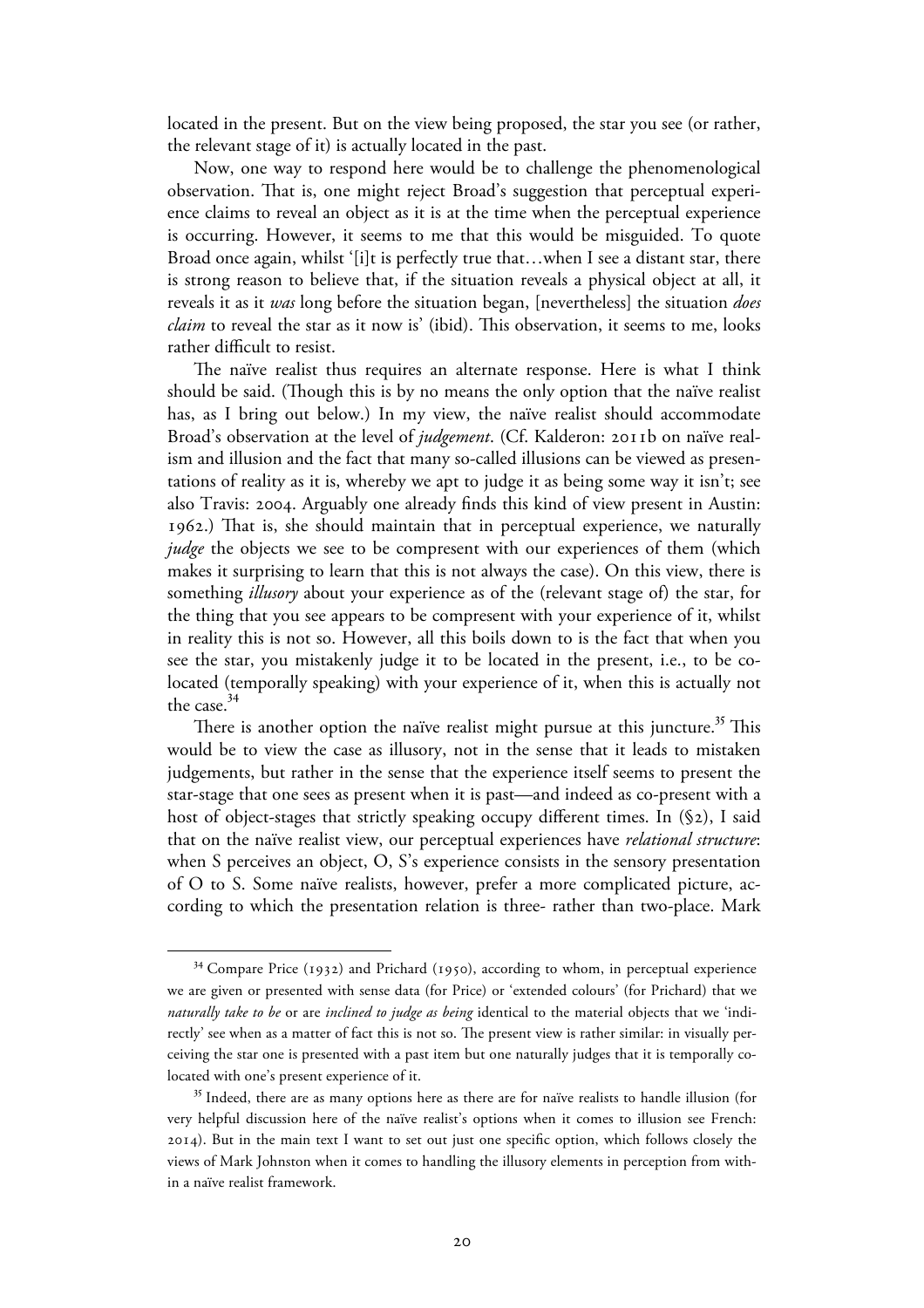Johnston, for example, defends a view on which, when S perceives an object, O, S's perceptual experience consists in the sensory presentation of O to S *under a mode of presentation*, M. More simply, for Johnston, when S sees O, her perceptual experience consists in the presentation of O  $a\bar{s}$  F to S. (See Johnston: 2007,  $2014$ , cf. Alston: 1999; for similar views on which the presentation (or acquaintance) relation is three-place, see also Brewer: 2011, Campbell: 2009, and French: .) Now if one has this view, then one can accommodate Broad's insight without appealing to mistaken judgement. What one can see is that when you see the star, your experience consists in the presentation of the star to you *as compresent with the present moment*. The idea is that this would be an *illusory presentation*: the star-stage that you see would be located in the past, and yet presented to you as if you were located in the present. Tis view would arguably accommodate the relevant phenomenological insight just as well, if not better, than the view that tries to accommodate this insight as the level of judgement.<sup>36</sup>

 Now, one might worry that if one responds in this way, i.e., by saying that Broad's 'insight' merely brings out that there's an element of illusion in certain cases of perceptual experience, e.g. when seeing a deceased star, then one will have to claim that in *every* case of perception, there must be an element of illusion or mistaken judgement, due to the fact that all perception involves a time-lag, however small that time-lag may be. For, due to the fact that all cases of seeing involve a time-lag, it seems to follow that whenever one sees something, one sees a past stage of that thing, and hence sees something that is not located in the present. In short, as Brain puts it, it seems to follow that whenever one sees something one 'sees the immediate past'  $(1951, p. 16)$ .

 Fortunately, however, due to the great speed at which light travels, there is no need for the naïve realist to hold that every case of perception involves *mis*judging the object seen as present when in reality the thing is past (or, alternatively, that every case of perception is illusory due to presenting past objects as present). This is because our concept of the present time is simply not sufficiently fine-grained. As Martin Lean explains:

…the period of time intended in the common sense belief that the objects we see are 'there' when and as we see them, is not a theoretical instant, but is rather an appreciable duration. The time required for the light to reach our eyes from nearby objects is so minute as to defy even careful scientific measurement, let alone unaided perceptual discrimination; and hence it is well within the roughly defined limits intended in the common-sense belief. (1953, p. 169, cf. Lemos: 1969, p. 26, and Phillips:  $2009$ , fn.  $45$ )

In short, in whatever sense it's true to say that we see things *as being present* (and so as being simultaneous with our act of seeing them), this is compatible with our seeing portions or stages of things that are located a fraction of a second earlier in the block universe than our experiences of them. The upshot is that we need not convict our perceptual experiences (and/or our immediate judgements about them) of massive and systemic error. The things we see appear to be simultaneous

<sup>&</sup>lt;sup>36</sup> For Johnston, it is essential that the naïve realist recognise illusory manners of presentation in any case. For naïve realists who agree with this, the line of thought just mentioned may well constitute the more preferable response.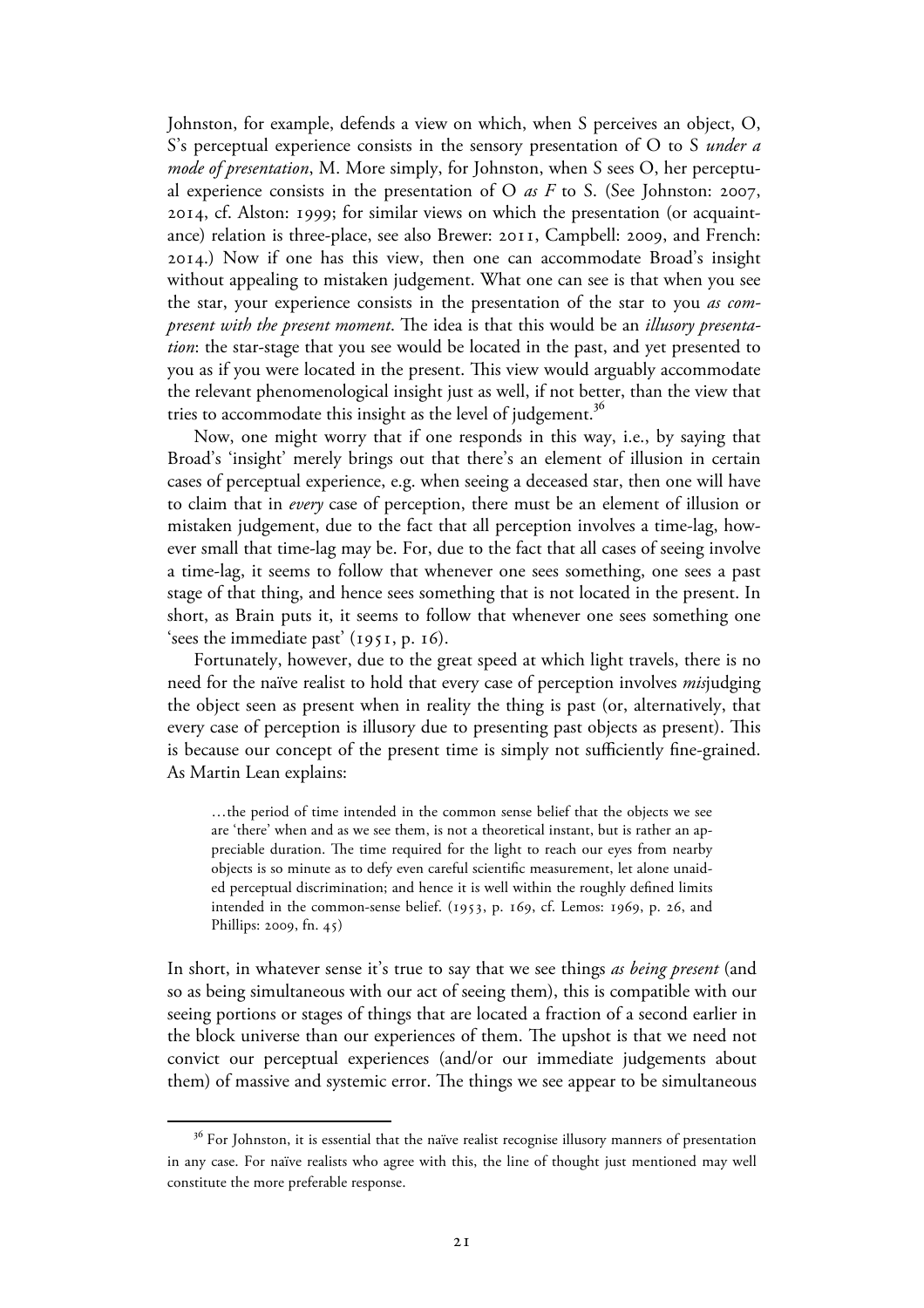with our experiences of them, they appear to be present; and for the most part the appearances do not mislead.

 I turn now to what seems to me a more serious objection. On the view being considered, when you look up into the sky, you see the star as it was three hundred years ago. Again, this can be put by saying that you see the  $t^{300}$  stage of the star. But now suppose that when you see the  $t^{300}$  star-stage your hand is also within your of vision. Since it takes time for light to travel, you see your hand as it was a fraction of a second earlier. That is, you see the  $t<sup>T</sup>$  stage of your hand. Now the problem is that the following two claims seem to be true:

- (A) If two physical objects are within your field of vision, then those things are spatially related to each other.
- (B) Two things cannot be spatially related unless they both exist at the same time, i.e., unless they are both located at the same instant of time in the block universe.

The trouble, of course, is that  $(A)$  and  $(B)$  can't both be true, given that you see both the  $t^{-300}$  stage of the star and the  $t^{-1}$  stage of your hand. For these two items are not co-present with each other. That is to say, they do not exist at the same time, and hence cannot be spatially related, by  $(B)$ . This means that, given  $(B)$ , we must accept that (A) is false. Yet once again, claim (A) seems to be an obvious  $truth<sup>37</sup>$ 

The problem here is quite general. Once one maintains that in all cases, when one sees something, one sees it as it was some time ago—i.e., one sees some past stage of it, whereby *which* stage of the thing you see depends on how long it took for the relevant portion of light to reach your eyes—one has to grant that the various things in one's field of vision need not all be located at the same instant of time. But once one grants this, it seems hard to retain the seemingly obvious truth that any two physical objects within one's field of vision must be spatially related to each other. For it seems clear that to be spatially related, two things have to be located at the same instant of time.<sup>38</sup>

 I confess that it is not entirely clear to me how to handle this problem. One option, of course, is to give up the idea that in order to be spatially related to one another, things have to be located at the same time (for a defence of this manoeuvre, see Power: 2010). The obvious trouble, however, is that the idea that only

<sup>&</sup>lt;sup>37</sup> Note that by 'field of vision' here I just mean the fusion or collection of the things one is now seeing, including the regions of space they occupy (if the locations of things can be seen as well). (As Johnston: 2011 points out, in this sense the term 'field of vision' is relatively innocuous, and does not commit us to the existence of a strange sort of 'mental space'.) However, we could in principle get by without bringing in the notion of a visual field. The alternative argument would run by drawing on this alternative first premise, namely: (A\*) If two physical objects are being seen by you, then they are spatially related. The second premise, (B), would stay the same, and the problem would still emerge: for these two premises, (A\*) and the original (B), would jointly imply the falsehood that the star-stage you see is co-located with the hand-stage that you see.

 $38$  This problem was first noted, I believe, by Houts (1980), in connection with the answer to the time-lag argument suggestion by Pitcher  $(1971)$ .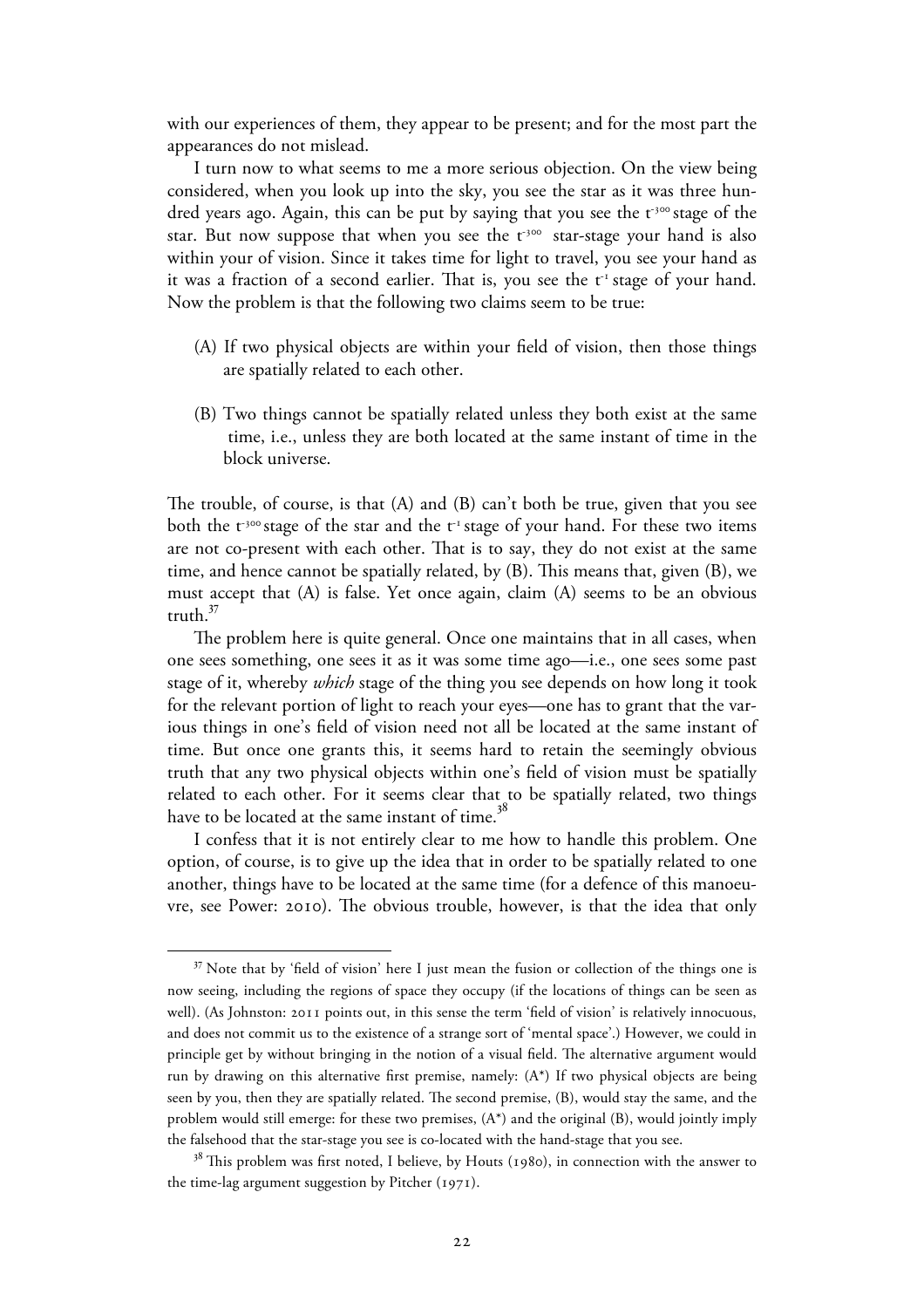compresent objects can be spatially related seems very plausible. But then the only other option is to deny that all the thing's within one's field of vision must be spatially related to each other. Yet to deny that claim can seem equally implausible—at any rate, there is *something* compelling about the idea that all of the things that I can see form as it were a unity or a collection of items all spatially related to each other; one might even think one can see their spatial relations. Thus, the proponent of the eternalist strategy faces real a challenge here. It do not call it unassailable, but we do have two premises, (A) and (B), and both look rather compelling; yet they are jointly incompatible, and it is hard to see why one the naïve realist (who embraces the eternalist strategy) should give up, or how to go about it. $39$ 

 I come now to the third and final problem. Perceptual experiences are quite clearly events which have temporal duration. With that in mind, suppose now that when you look up at the sky, you gaze at the star for a period of five minutes, so that your experience lasts for the period of time between t and t'*.* Plausibly, it follows that your experience itself lasts for five minutes. But now recall that the stage of the star you see is located at  $t^{-300}$ . And recall also that for the naïve realist, our perceptual experiences contain as constituents the objects of perception. It follows that an item located at  $t^{-300}$  is a constituent of an experience that begins way after  $t^{-300}$ , and which obtains between t and t'. Therefore it follows that there exists an experience that lasts between t and  $t'$  and which has as a constituent an item located many years *before* that experience even begins.

The trouble, in short, is that one could be forgiven for finding this picture of things absurd. For, to adapt an example taken from Power (2010, p.  $14$ ), this seems like supposing a violin player might be a constituent of an event that is a performance of a Beethoven concerto, despite not being temporally located at the time of the performance. But that idea does seem incredible. In short, it seems rather plausible to hold that quite generally, if an event occurs between two times  $T<sub>I</sub>$  and  $T<sub>2</sub>$ , then all the constituents of that event must be located between  $T<sub>I</sub>$ and T2. But the naïve realist has to reject this if she adopts the view that in the star case, you are acquainted with a past object (namely the  $t<sup>300</sup>$  stage of the star).

<sup>&</sup>lt;sup>39</sup> On the other hand, however, given that the 'field of view' is just the fusion or collection of all of the things one sees, maybe it's not that hard to deny (A), i.e. the claim all of the things in one's field of view are all spatially related—especially once one grants that one can see past objects, so that the field of vision comprises (in some cases) the fusion or collection of objects (or stages thereof) that are located at different temporal regions. In short, perhaps the naïve realist could turn the argument on its head and reason thus: only compresent objects can be spatially related (premise (B)); but your field of vision (in the star case) contains objects that are not compresent; it is not the case that all of the objects in one's field of vision must be spatially related to each other (contra premise (A)). Perhaps this is the right way for the naïve realist to go; I remain, however, not entirely sure at the present juncture. (One might also note that perhaps in some cases one can see auras and the like, as migraine suffers do, cf. Johnston: manuscript-a). Arguably in such a case one is having a perceptual experience that will typically involve seeing other external items like your hand and so on—but if the auras are real, then they are not going to turn out to be spatially related to the external items! (Johnston says they lack spatial location altogether, and I say they are in a kind of relational or Leibnizean mental space—see Moran manuscript.) So this is another line of argument one might push against premises (A) or (A\*). You need non-spatial items that can be seen, and seen at the same time as spatially located items. (Would properties do the trick?).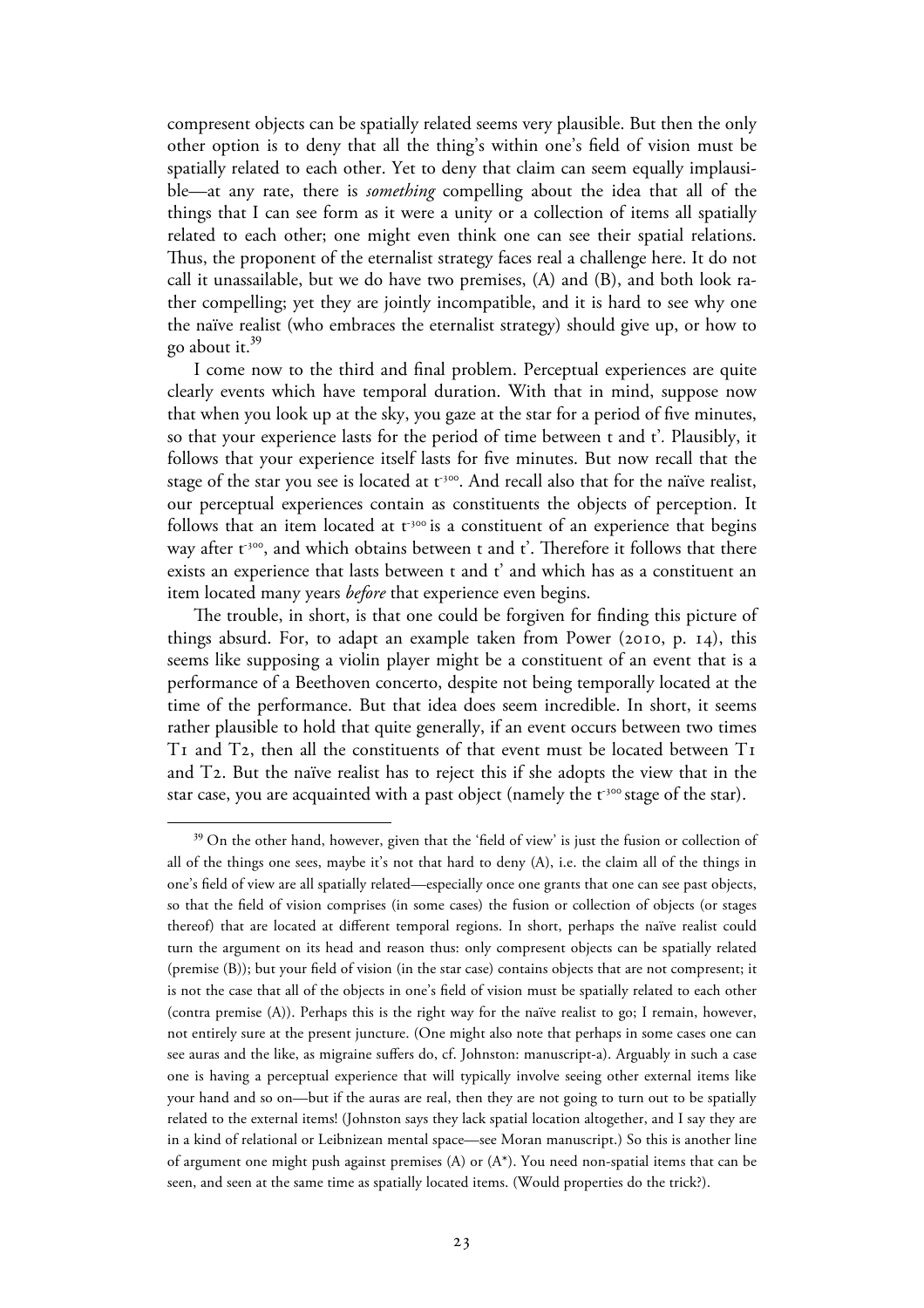Now one way out of this difficulty would be to deny that your experience of the star occurs only between t and t'. Specifically, one could claim that your experience reaches all the way back to the emission of light from the star at a certain time ( $viz$ . at  $t^{-300}$ ), due to being constituted by the entire causal processes beginning at that point. Mark Johnston recommends a view of this sort. Against the idea that visual experiences are the causal upshot of light travelling, hitting the retina, and suitable cognitive processing, etc., Johnston says the following:

[T]he relation between seeing an object and the long physical process involving first the light coming from the object and then the operation of the visual system is not the relation between a first mental effect and a prior physical process that causes it. Seeing the object is not the next event after the visual system operates. Seeing the object is an event materially constituted by the long physical process connecting the object seen to the final state of the visual system. Seeing the object is an event that is (as it actually turns out) constituted by a physical process that goes all the way out to the object seen. (2004: pp. 138—139)<sup>40</sup>

Now if our experiences are temporally extended in this way, then the naïve realist does not face the worry that some of our experiences have constituents that are located earlier in the block universe than our experiences of those objects. This is because our experiences of the objects will stretch sufficiently far back in time to encompass all of the things that we perceive.

The trouble, however, is that this view has the rather implausible upshot that in some cases, our perceptual experiences last *much* longer than they appear to. Suppose I look at the sun for three seconds. It is natural to think that my experience lasts for only three seconds.<sup>41</sup> But it takes (approximately) eight minutes for the light that (partly) causes my experience to reach my eyes. So Johnston must say that my experience lasts over eight minutes long! Things are even worse when it comes to perceiving stars that are light-years away. For, according to Johnston's view, if I look up at this star for ten minutes, then my experience must go on for years! Yet surely this is unacceptable. (Indeed as Dretske: 1969, p. 72 and Martin:  $1992$ , p.  $186$  both point out, if our experiences are constituted by the entire causal process, beginning with light leaving the object, then in some cases, our own perceptual experiences begin before we are even born. But that really does look absurd. $42$ 

 A better move, it seems to me, would be to deny that it is absurd to think an experience occurring for some stretch of time might have as a constituent an ob-

<sup>&</sup>lt;sup>40</sup> This kind of view is specifically recommended by Hirst (1959, p. 308) in connection with the present difficulty. Similar views are also recommended (for other reasons) by Child (1992, p. 309; 1994, pp. 160-62) and Snowdon (1980, p. 209; 1990, p. 125; 2005b, p. 302).

<sup>&</sup>lt;sup>41</sup> For a compelling defence of the general thesis that our perceptual experiences inherit their temporal properties (including their duration) from the temporal properties of their objects (or apparent objects in non-veridical cases) see Phillips (2009).

 $42$  Johnston has suggested (in personal correspondence) that this objection fails, since it fails to mention that on his view, the perceptual experience itself, despite being constituted by the long causal process, is also 'an achievement occurring only at the completion of the process'. However, it is hard to know what to make of this response. How could the experience be *constituted* by a certain physical process and yet *begin* only at the end of that process?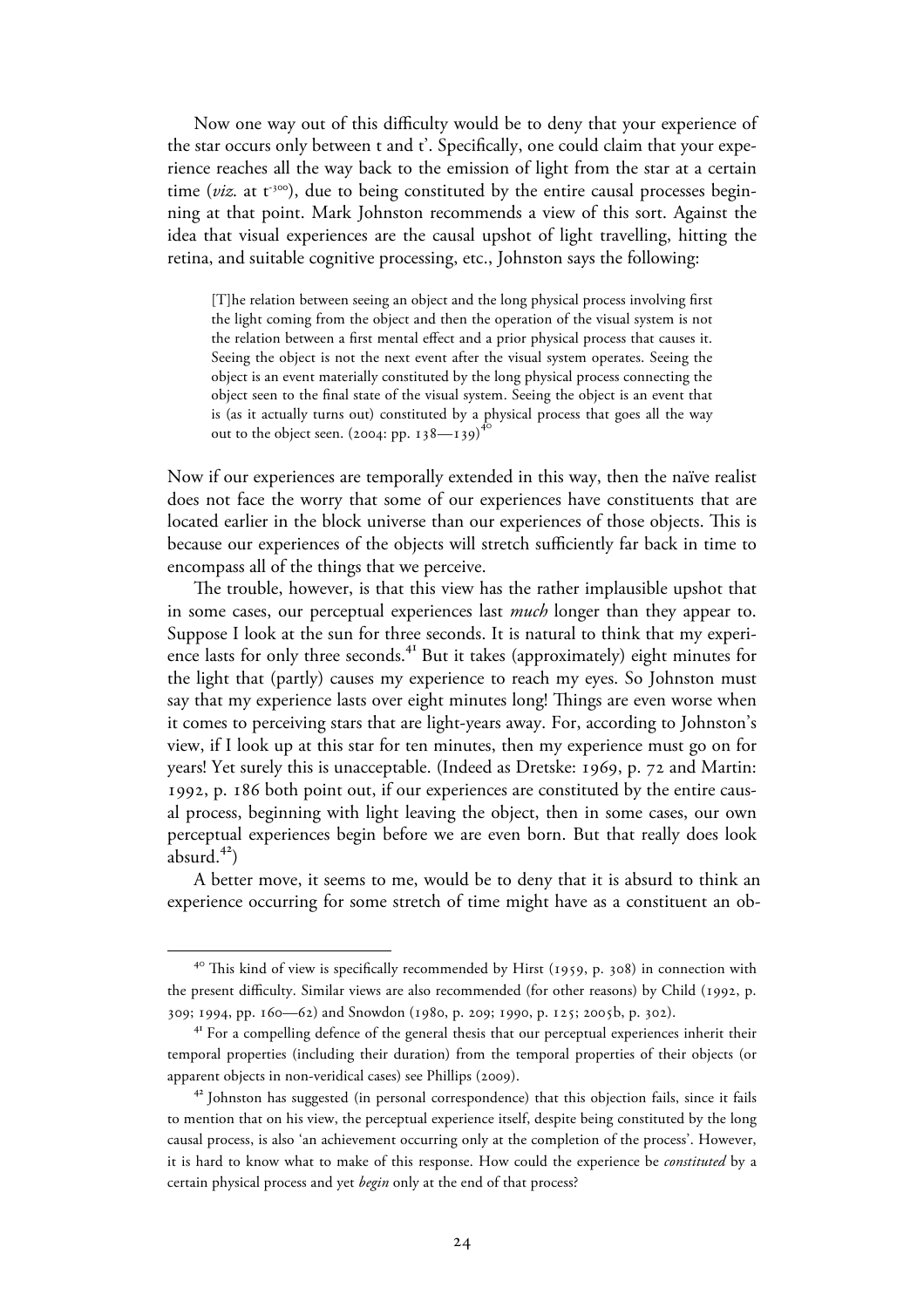ject temporally located prior to that stretch of time.<sup>43</sup> Again, what the naïve realist maintains is that experiences are relational events, i.e., events that are constituted by the holding of a relation (between a subject and an object). So once the naïve realist allows that the relation of acquaintance can hold *at some time, t* between (the stage of) a person located at *t* and some (stage of an) object of perception located prior to *t*, it would be natural for her to hold that experiences can have as constituents objects that are not compresent with the experiences they are constituents of. (True, it seems absurd to think that a violinist could be a constituent of a musical performance without existing at the same time as the performance. But perhaps objects of perception are not constituents of experiences in the same way that violin players are constituents of performances.)

 Nevertheless, it must be acknowledged that we face a difficulty here. It does seem plausible to think that if an event takes place between T1 and T2, then it can only have as constituents items that are located between those times. If that is right, however, then the naïve realist cannot handle the problem case we have been considering in this paper via rejecting  $(2)$  in the manner suggested in this section, given her commitment to the idea that perceived objects are literally constituents of our perceptual experiences.<sup>44</sup>

### Conclusion

 $\overline{a}$ 

In this paper, we have been concerned with a puzzle that arises in connection with a certain case, wherein you look up at the sky and see a star that (apparently) no longer exists. The trouble is that whilst it's natural to treat the case as one in which you see a no longer existent item, that description entails the falsity of a very plausible principle, which states that only existent items are able to be seen (see  $\S_1$ ).

The traditional way to handle this type of case is to adopt a sense datum theory of perceptual experience—or more generally, to adopt some form of Conjunctivism. In this paper, however, I have explored the options that a proponent of *naïve realism* has for handling this type of case. My main conclusion is that the best option for the naïve realist is to reject the claim that the item you see does not exist. On this view of matters, the thing you see is a past object—and in particular, a past stage or temporal part of the relevant star—which still exists and is real given an eternalist view of time.

 $43$  This is flagged as an option for the naïve realist by Fish (2010, p. 107). Fish stops short of endorsing this response, however.

<sup>&</sup>lt;sup>44</sup> There is perhaps a third way to respond to the difficulty. This is to deny that experiences are events that take place in time at all. One way to do this would be to acknowledge that experiences exist, but deny that they have temporal extent. (Stoneham: 2002 argues that this was Berkeley's view in the *Three Dialogues*. See also Pylyshyn: 1979.) Another way would be to deny that there are, strictly speaking, any experiences at all. (In a recent paper, Stoneham: 2008 argues that one can develop the naïve realist view without being committed to the reality of experiential events. If this is right, then one could sidestep the present worry completely. It seems to me, however, that there are such things as perceptual experiences, and that these do have temporal extent. So I believe that neither version of this third move is a plausible one to make. However, there is unfortunately no space to discuss these issues any further here.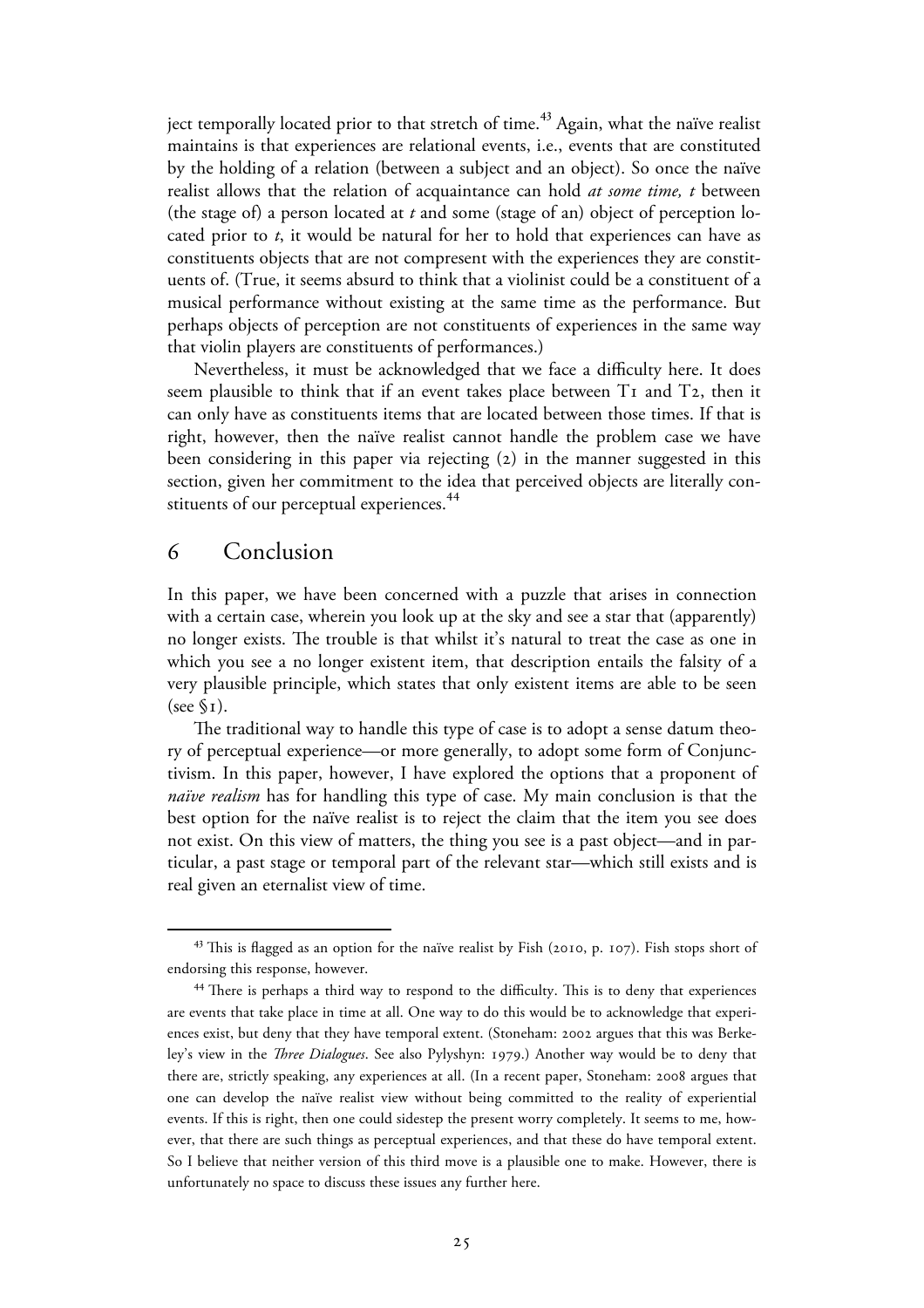This view, however, is not without its problems, as we saw in the previous section. For it is hard to square this view with both the plausible thought that all the things within one's field of view (i.e. all of the thing's one sees at a given time) are spatially related to each other, and also with the core naïve realist thesis that the objects one sees are constituents of one's perceptual experience. A further conclusion we have to draw, therefore, is that it is somewhat unclear whether the naïve realist can offer a satisfactory account of our initial case. As someone attracted to naïve realism, this is not exactly a conclusion I am happy with. It just might be, however, that the traditional, Conjunctivist reply to the time-lag argument is ultimately the best response that is available.

#### Acknowledgements

An ancestor of this article was presented at the Philosophy of Mind Work in Progress Reading Group at Oxford University, thanks especially to Oliver Rashbrook-Cooper for his comments on that occasion and to the other participants present. Many thanks also to Tim Crane, Mark Johnston, Mike Martin, Ian Phillips, and anonymous referee for the *Pacific Philosophical Quarterly*.

The research for this paper began while I was completing the B.Phil at  $Ox$ ford, supported by a T. H. Green Scholarship. The rest of the research and writing then took place at Cambridge, where I have been supported by an AHRC-Walker Studentship, hosted by the Faculty of Philosophy and Queens' College, as part of the AHRC Doctoral Training Partnership (grant no.  $AH/L503897/1$ ), and also by a Jacobsen Studentship and an Aristotelian Society Bursary. I would like to thank these institutions and funding bodies for their support.

## Bibliography

Alston, W. P. (1999) 'Back to the Theory of Appearing', *Noûs Supplement: Philosophical Perspectives, Vol. 33, No. 13, pp. 181-203.* 

Austin, J. L. (1962) Sense and Sensibilia, Reconstructed from the Manuscript Notes by G. J. Warnock, (Oxford: Clarendon Press).

Ayer, A. J. (1956) *The Problem of Knowledge*, (London: Pelican Books).

Brain, W.R. (1951) *Mind, Perception, and Science,* (Oxford: Blackwell Scientific).

Brewer, B. (2004) 'Realism and the Nature of Perceptual Experience', Vol. 14, Issue 1, pp.  $61 - 77$ .

—— () *Perception and its Objects*, (Oxford: Oxford University Press).

Broad, C.D. (1923) Scientific *Thought* (London: Routledge and Kegan Paul).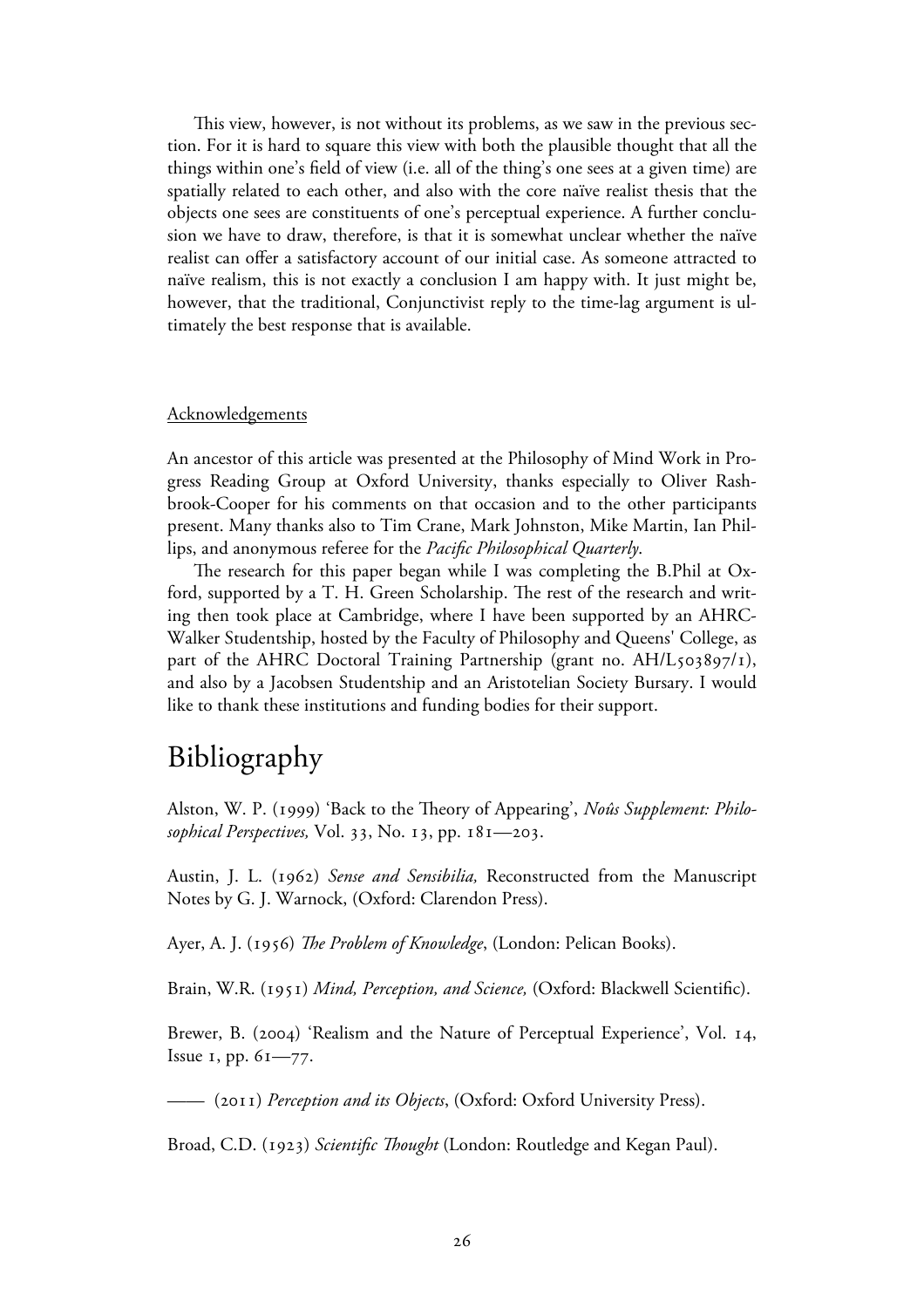—— (1925) *The Mind and its Place in Nature*, (London: Kegan Paul, Trench, Trübner & Co. Ltd.).

—— (1947) 'Professor Marc–Wogau's Theorie des Sinnesdata (II)', *Mind*, Vol.  $56$ , No. 222, pp. 97—131.

—— () 'Some Elementary Reflexions on Sense Perception', *Philosophy*, Vol.  $27, No.$  100, pp.  $3 \rightarrow 17$ .

—— () *Religion, Philosophy, and Psychical Research: Selected Essays*, (London: Routledge and Kegan Paul).

—— () 'A Reply to my Critics' in *Te Philosophy of C. D. Broad*, Schlipp, P. A. (ed.), (New York: Tudor Publishing Company), pp. 711-830.

Byrne, A. and Logue, H. (2008) 'Either/Or', in *Disjunctivism: Perception, Action, Knowledge*, A. Haddock and F. Macpherson (eds.), (Oxford: Oxford University Press).

Campbell, J. (2002) *Reference and Consciousness*, (Oxford: Oxford University Press).

—— () 'Consciousness and Reference', in *Oxford Handbook of Philosophy of Mind*, McLaughlin, B. & Beckermann, A. (eds.), (Oxford: Oxford University Press), pp.  $648 - 662$ .

—— () 'Demonstrative Reference, the Relational View of Experience, and the Proximality Principle', in *New Essays on Singular Tought*, Jeshion, R. (ed.), (Oxford: Oxford University Press), pp.  $193 - 212$ .

—— () in Campbell, J & Cassam, *Berkeley's Puzzle: What Does Experience*  Teach Us, (Oxford: Oxford University Press), pp. 1-99.

Child, W. (1992) 'Vision and Experience: The Causal theory and the Disjunctive Conception', *The Philosophical Quarterly*, Vol. 42, No. 168, pp. 297-316.

—— () *Causality, Interpretation, and the Mind*, (Oxford: Clarendon Press).

Chisholm, R. (1957) Perceiving: A Philosophical Study, (Cornell: Cornell University Press).

Clercq, de R. (2006) Presentism and the Problem of Cross-Temporal Relations, *Philosophy and Phenomenological Research*, Vol. 72, Issue 2, pp. 386–402.

Crane. T. (2006) 'Is There A Perceptual Relation?' in *Perceptual Experience* Gendler, T. S. & Hawthorne, J. (eds.), (Oxford: Oxford University Press), pp. 126-146.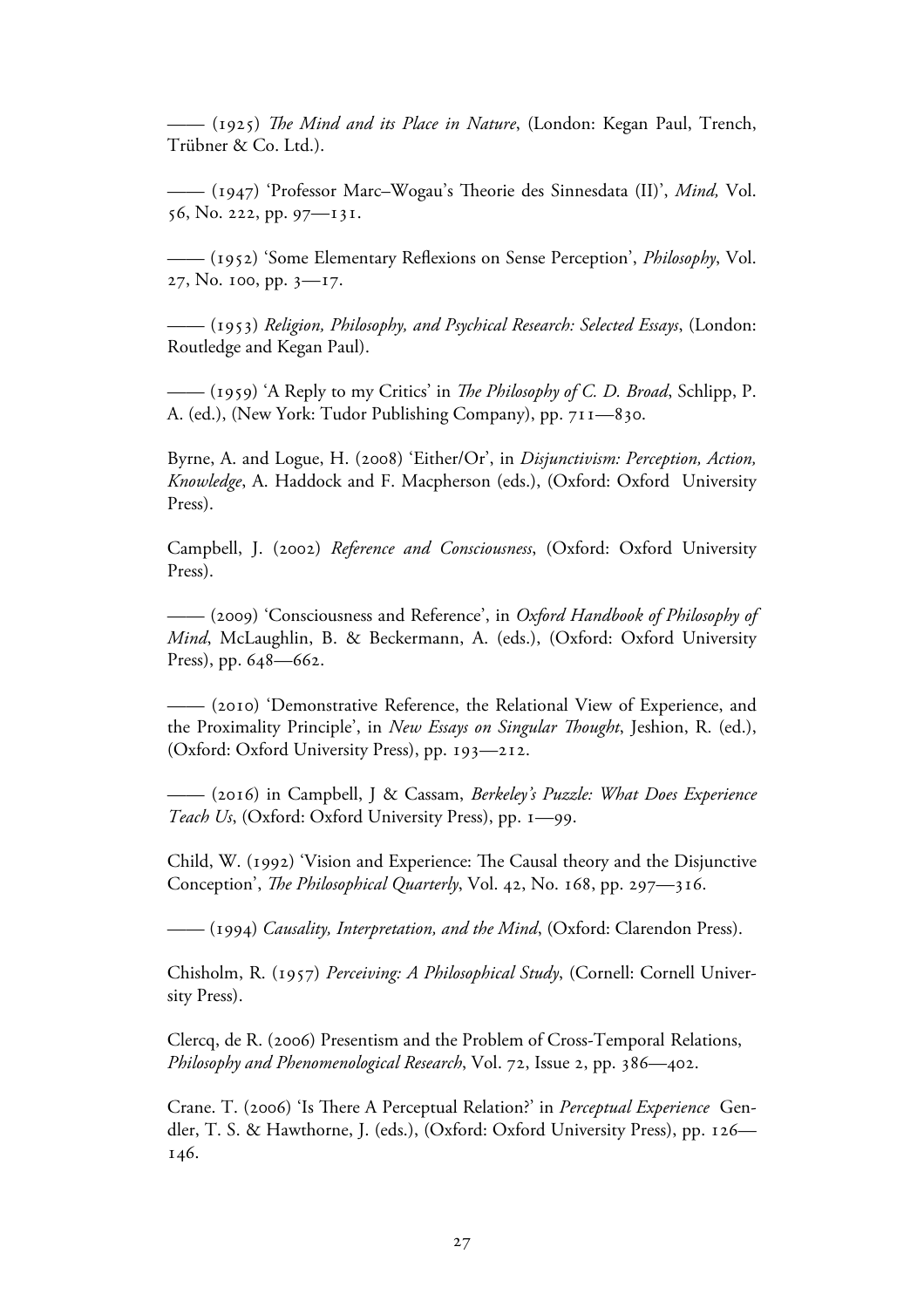Crisp, T. M. (2005) 'Presentism and Cross-Time Relations' *American Philosophical Quarter-ly*, Vol. 42, No. 1., pp.  $5$ —17.

Dretske, F. (1969) 'Non-epistemic Seeing', in *Seeing and Knowing*, (London: Routledge), pp.  $4—77$ .

Ebersole, F. (1965) 'How Philosophers See Stars', *Mind*, Vol. 296 pp. 509—529.

Fish, W. (2009) *Perception, Hallucination, and Illusion*, (Oxford: Oxford University Press).

—— () *Philosophy of Perception: A Contemporary Introduction*, (London: Routledge).

Foster, J. (2000) *The Nature of Perception*, (Oxford: Oxford University Press).

French, C. (2014) 'Naïve Realist Perspectives on Seeing Blurrily', *Ratio (Special Issue: The Structure of Perceptual Experience)*, Vol. 27, No. 4, pp. 393—413.

Hawthorne J. and Kovakovich, K. (2006) "Disjunctivism", *Aristotelian Society Supplementary Volume, Vol. 80, No. 1, pp. 145*—183.

Henson, R.G. (1967) 'Ordinary Language, Common Sense, and the Time-Lag Argument', *Mind*, New Series, Vol. 67, No. 301. pp. 21-33.

Hinchcliffe, M. (2010) 'The Identity of the Past', in *Time and Identity*, Campbell, J. K., O'Rourke, M, & Silverstein, H. S. (eds.), (Cambridge, Massachusetts: The MIT Press).

Hirst, R. J. (1959) The Problems of Perception, (London: Routledge).

Houts, R. W. (1980) 'Some Implications of the Time-Lag Argument', *Philosophy and Phenomenological Research*, Vol. 41, No. 1/2, pp. 150-157.

Inman, R. (2012) 'Why so Serious? Non-serious Presentism and the Problem of Cross-temporal Relations', *Metaphysica*, Vol. 13, No. 1, pp. 55-63.

Jackson, F. (1977) Perception: A Representative *Theory*, (Cambridge: Cambridge University Press).

Joad, C. E. M. (1943) *Guide To Modern Thought*, (London: Faber and Faber).

Johnston, M. (2004) 'The Obscure Object of Hallucination', *Philosophical Studies*, Vol. 120, No.1-3, pp. 113-183.

—— () 'Objective Mind and the Objectivity of our Minds' *Philosophy and Phenomenological Research*, Vol. 75, No. 2. pp. 233-268.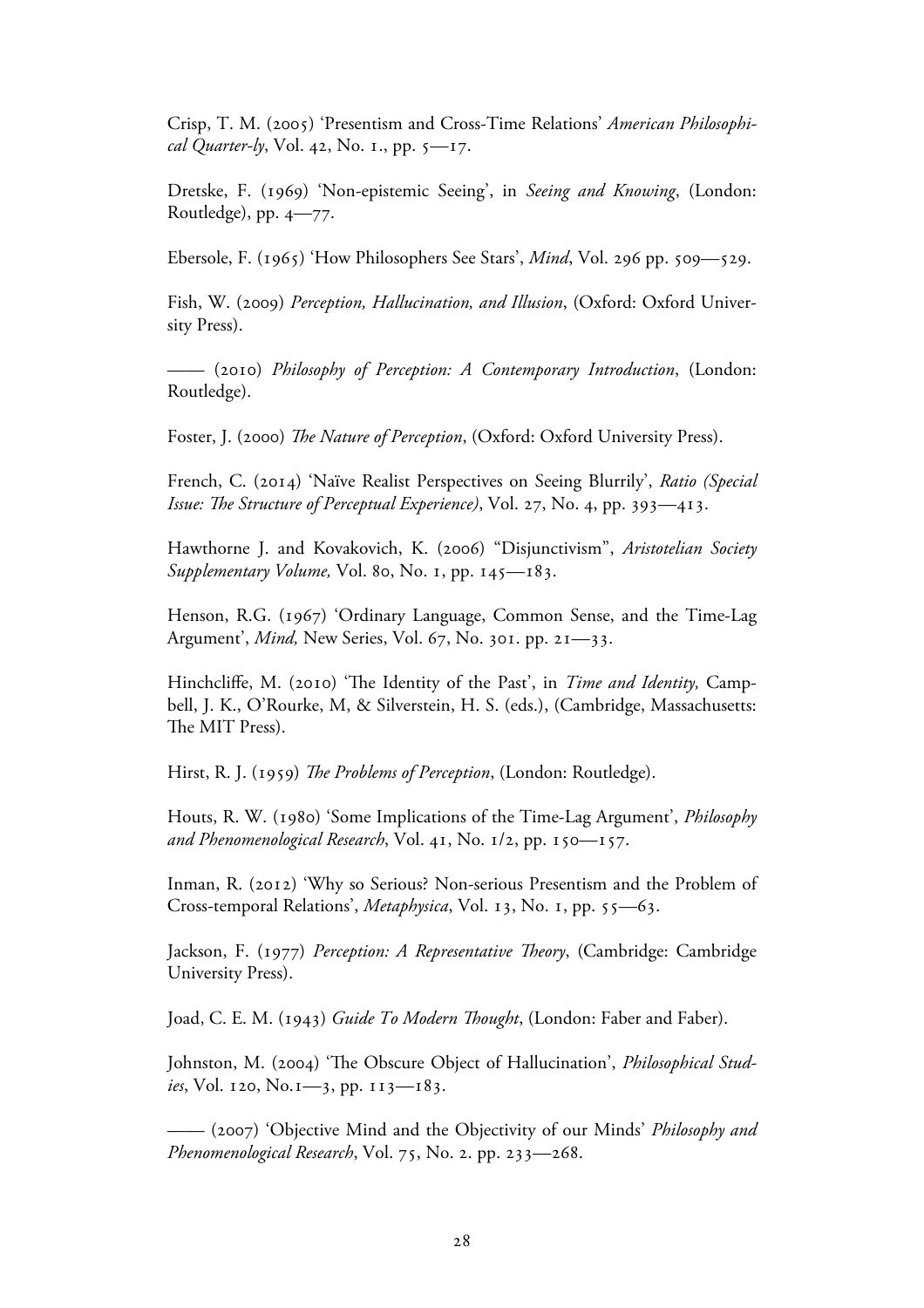(2014) 'The Problem with the Content View', in *Does Perception Have Content*, Brogaard, B. (ed.), (Oxford: Oxford University Press), pp. 105-137.

 $-$  (2011) 'There are no visual fields (and no minds either)', *Analytic Philoso* $phy$ , Vol. 52, No. 4, pp. 231—242.

—— (manuscript) 'Sensory Disclosure', m.s. draft.

Kalderon, M. E. (2011a) 'The Multiply Qualitative', *Mind*, Vol. 120, No. 478, pp. 239-262.

Kalderon, M. E. (2011b) 'Color Illusion', *Noûs*, Vol. 45, No. 4, pp. 751—775.

Knight, G. (2013) 'Disjunctivism Unmotivated', *Phenomenology and the Cognitive Sciences*, Vol. 13, No. 1, pp. 355-372.

Lean, M. (1953) Sense Perception and Matter: A Critical Analysis of C. D. Broad's *Teory of Perception,* (London: Routledge and Kegan Paul).

Le Morvan, P. (2004) 'Arguments Against Direct Realism and How to Counter Them', *American Philosophical Quarterly*, Vol. 41, No. 3, pp. 221-234.

Lemos, R.M (1969) *Experience, Mind and Value: Philosophical Essays*, (Leiden: E. J. Brill).

Lewis, D. (1980) 'Veridical Hallucination and Prosthetic Vision', *Australasian Journal of Philosophy*, Vol.  $4I$ , No. 3, pp.  $22I - 234$ .

Logue, H.A. (2009) *Relations and Representations*, Doctoral Dissertation (Massachusetts Institute of Technology).

Markosian, N. (2004) 'A Defence of Presentism', Oxford Studies in Metaphysics, *Volume 1*, Zimmerman, Dean W. (ed.), (Oxford: Oxford University Press), pp.  $47 - 82.$ 

Martin, M. G. F. (1992) *The Content of Experience*, D. Phil Dissertation, (Oxford: Oxford University).

— (1997) 'The Reality of Appearances', in *Thought and Ontology*, Sainsbury, M. (ed.), (Milan: Franco Angeli), pp.  $81$ — $106$ .

(2004) 'The Limits of Self-Awareness' *Philosophical Studies*, Vol. 120, No  $1 - 3$ , pp.  $37 - 89$ .

—— () 'On Being Alienated' in *Perceptual Experience*, Gendler, T. S. & Hawthorne, J. (eds.), (Oxford: Oxford University Press), pp. 354-410.

Moore, G. E. (1966) *Lectures on Philosophy*, (London: Routledge).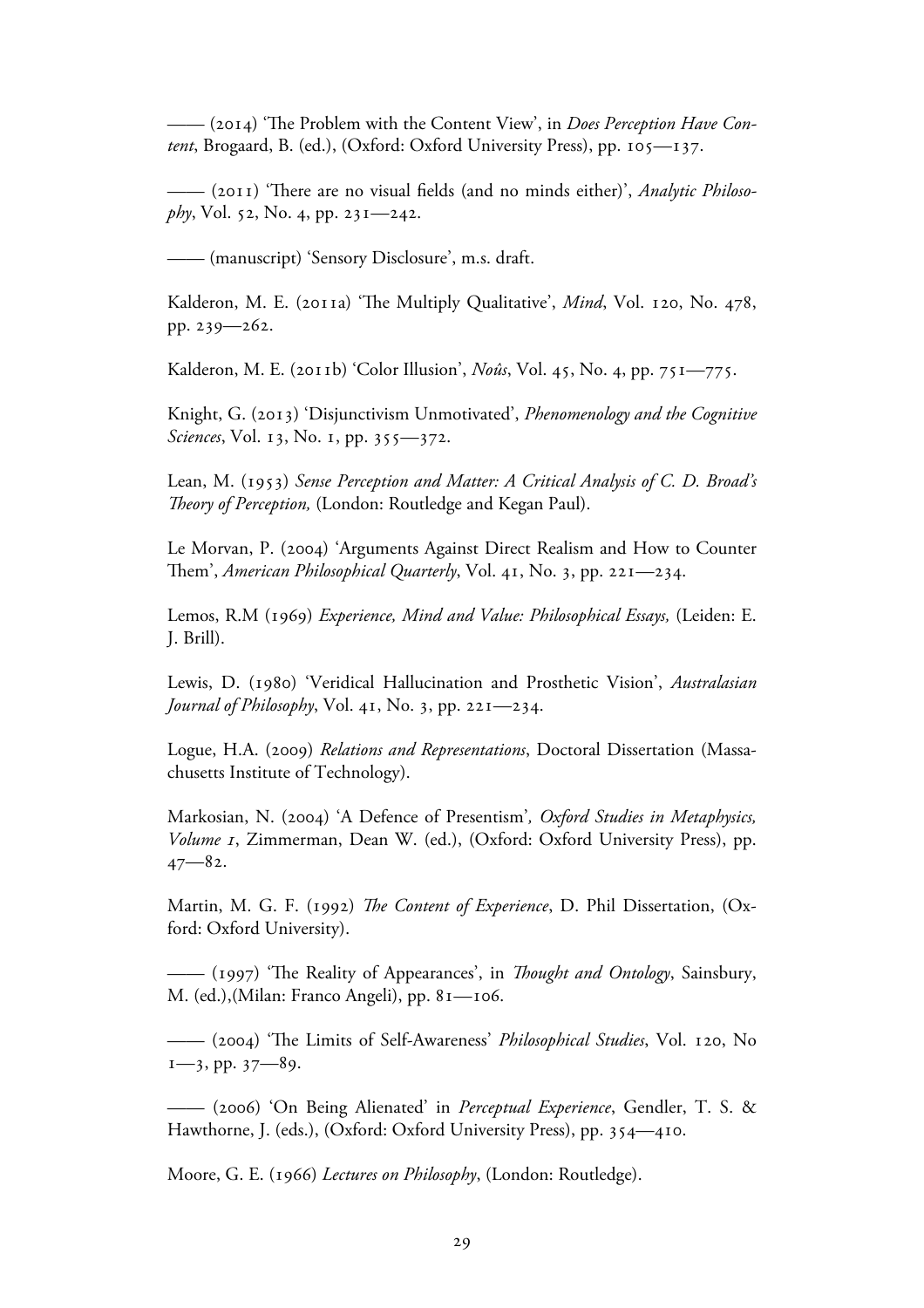Moran, A. (forthcoming) 'Naïve Realism, Hallucination and Causation: A New Reply to the Screening Off Argument', to appear in the *Australasian Journal of Philosophy.*

Moran, A. (manuscript) 'Austinian Disjunctivism Defended', m.s. draft.

Myers, G.E. (1957) 'Perception and the Time-Lag Argument', *Analysis*, Vol. 17,  $No.5, pp. 97 - 102.$ 

Noë, A. (2006) 'Experience of the World in Time', *Analysis*, Vol. 66, No. 289, pp.  $26 - 32$ .

O' Shaughnessy, B (1984) 'Seeing the Light', *Proceedings of the Aristotelian Socie* $t\gamma$ , Vol. 85, pp. 193—218.

Pautz, A. (2010) 'Why Explain Visual Experience in Terms of Content?', in *Perceiving the World*, Nanay, B. (ed.), (Oxford: Oxford University Press), pp. 254— 309.

Phillips, I. (2009) *Experience and Time*, Doctoral Thesis, (University College London).

Pitcher, G. (1971) *A Theory of Perception*, (Princeton: Princeton University Press).

Power, S.E. (2010) 'Perceiving External Things and the Time-Lag Argument', *European Journal of Philosophy*, Vol. 21, No. 1, pp.  $94$ —117.

Price, H. H. (1932) *Perception*, (London: Methuen & Co. Ltd.).

Prichard, H. A. (1950) 'The Sense Datum Fallacy', in *Knowledge and Perception: Essays and Lectures*, (Oxford: Clarendon Press), pp. 200-214.

Pylyshyn, Z.W. (1979) 'Do Mental Events Have Durations?' *Behavioral and Brain Sciences*, Vol. 2, No. 2, pp. 277-278.

Rashbrook-Cooper, O. (manuscript) 'Temporal Presence and Time-Lags', m.s. draft.

Robinson, H. (1994) *Perception*, (London: Routledge).

Russell, B. (1912) *The Problems of Philosophy*, (Oxford: Oxford University Press).

—— (1927) *Philosophy*. (New York: W. W. Norton).

—— () *Human Knowledge: Its Scope and Limits*, (London: Allen & Unwin).